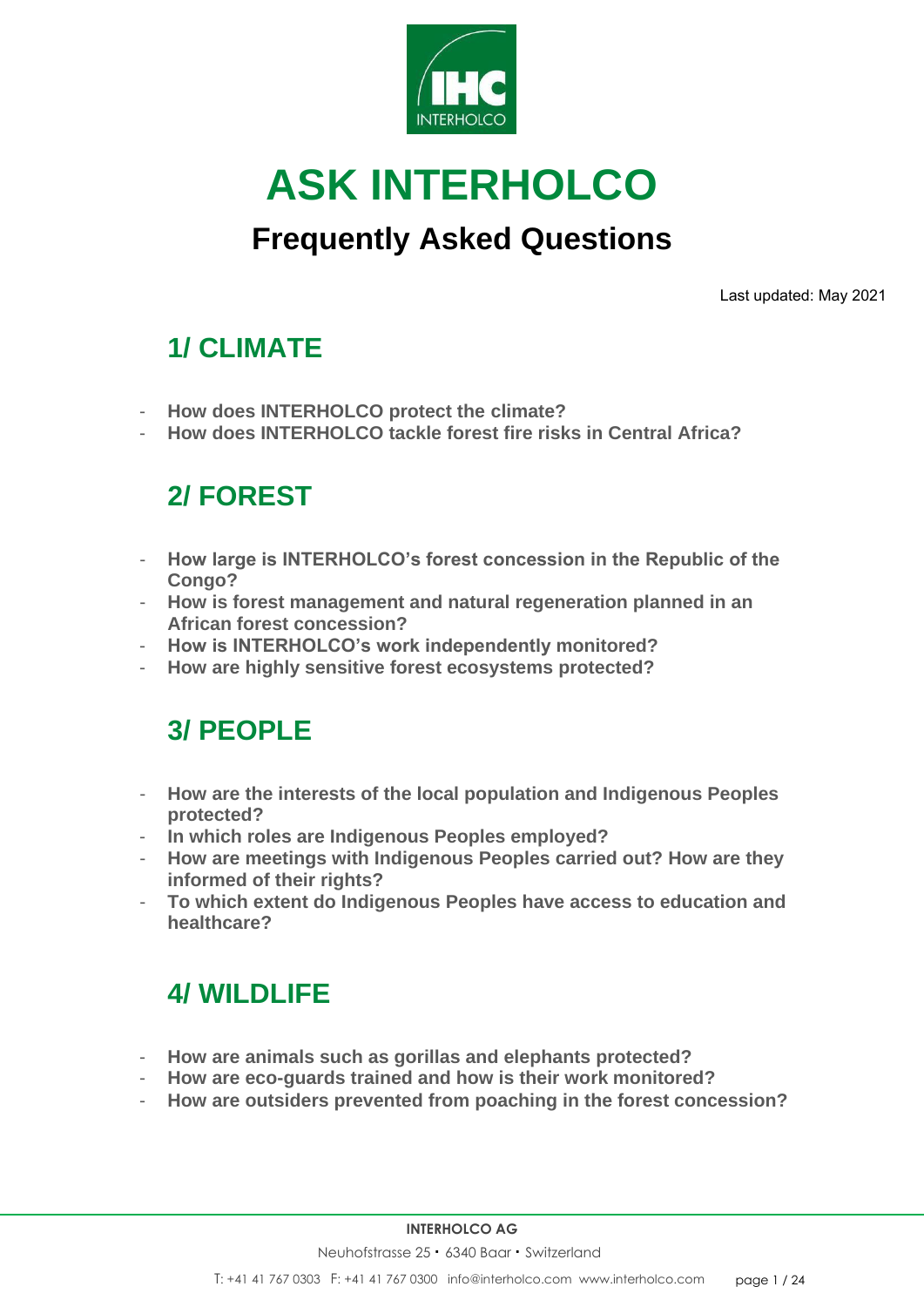# **1/ CLIMATE**

## <span id="page-1-0"></span>How does INTERHOLCO protect the climate?

**INTERHOLCO adopts sustainable forestry. 'Sustainable' means that wood is harvested selectively and the forest is allowed sufficient time to regenerate. Valuable forest areas will thus be protected for generations to come. This way, we protect the tropical forest which is important for the global climate and contribute to environmental protection. Used in building construction or furniture design, wood itself stocks carbon. Unlike wood, plastic, aluminum and concrete production requires large quantities of fossil fuel.**

A study published together with the Natural Capital Coalition shows how sustainable forest management not only reduces  $CO<sub>2</sub>$  emissions but also safeguards the natural ability of tropical ecosystems to regenerate and retain their natural integrity.

Permanent sample plots in INTERHOLCO's forest concession and other studies show that carbon returns to its natural level between just 10 and 20 years after timber is harvested. As a consequence, there are no negative, long-term impacts. In addition, INTERHOLCO set aside 27% of the concession (308,000 ha), almost one third of the total surface, for conservation (see our publicly accessible forest management plan). Acting as efficient carbon sinks, all peatlands (280,000 ha) are under protection and therefore untouched by harvesting. In addition, in the Annual Harvesting Areas, the company further sets aside for conservation purposes (saline) bays, ponds, swamps and rivers. In the 2019 and 2020 Harvesting Areas, an additional surface of about 5'000 hectares, bordering the Odzala-Kokoua National Park, has been put under conservation.

The Ngombé Forest Management Unit (FMU) that the company manages in the Republic of Congo is part of the Greenhouse Gas Emissions Reduction Programme (ERP), which targets the Sangha and Likouala departments, in collaboration with the ['Forest Carbon Partnership Facility \(FCPF\)'](https://www.forestcarbonpartnership.org/system/files/documents/Final ERPD revised 18 Dec 2017 Eng.pdf). Carbon  $(CO<sub>2</sub>)$  and greenhouse gas (GHG) emissions are Greenhouse Effect (GHG), are minimal thanks to a set of techniques known as, Reduced Impact Forest Harvesting (EFIR, an FSC-compliant measure). Thanks to the growth of young stems and natural regeneration, EFIR allows for an almost complete reconstitution of the forest and carbon stock, 10 to 20 years after harvesting. Greenhouse gas (GHG) emissions are estimated, on average, at 5% of the carbon/GES stored in the biomass of the Annual Harvesting Area, which means that annual emissions are only 0.1% of the carbon/GES stored in the biomass of the Ngombé FMU concession. Aside from biogenic emissions, linked to the forest biomass, INTERHOLCO has calculated the direct and indirect emissions resulting from the activities of its subsidiary IFO [\(https://www.interholco.com/images/pdfs/EN-](https://www.interholco.com/images/pdfs/EN-INTERHOLCO-Facts-and-Figures-2020-2014.pdf)[INTERHOLCO-Facts-and-Figures-2020-2014.pdf](https://www.interholco.com/images/pdfs/EN-INTERHOLCO-Facts-and-Figures-2020-2014.pdf) - Environmental Landscape), including indirect transport emissions up to the clients' countries. These emissions are always below the  $CO<sub>2</sub>$  stored in the wood product, hence the advantage of using wood over other products.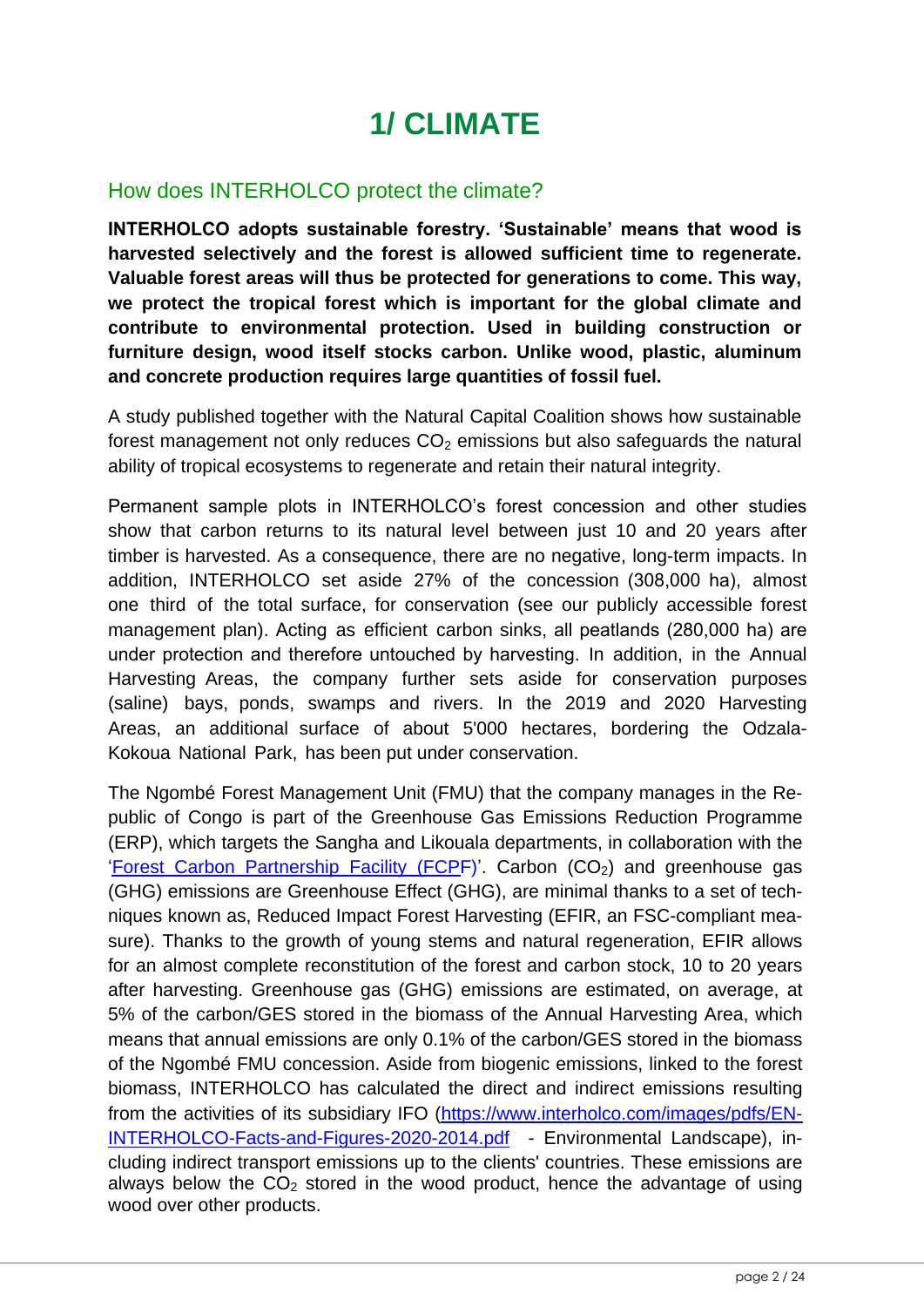Even if the EFIR's GHG emissions are minimal in the forest, INTERHOLCO is committed to reducing GHG emissions (Greenhouse Gases/GHG) in the forest per m<sup>3</sup> of wood produced by 10% by 2025, compared to the Reference Emission Level that the ERP will calculate. A reduction in road width has already been implemented starting from 2015, other measures are in progress.

For non-biogenic emissions (hydrocarbons, electric power...) during forest production, wood processing and national and international transport, INTERHOLCO is committed to reducing emissions per m<sup>3</sup> of wood produced by 5% by 2025.

A monitoring/evaluation/validation (MEV) is done by INTERHOLCO and in 2019, a reduction of emissions from land transport in Congo of more than 10% has been achieved compared to 2018, thanks to an increase in transport by the river.

Sources:

**Capitals Coalition – Forest Products Sector Guide: Case Study for Interholco**

<https://capitalscoalition.org/casestudy/forest-products-sector-guide-case-study-for-interholco/>

<https://capitalscoalition.org/the-coalition/organisation-directory/>

Lera Miles, Corinna Ravilious, Shaenandhoa García-Rangel, Xavier de Lamo, Greta Dargie and Simon Lewis, **Carbon, biodiversity and land-use in the Central Congo Basin Peatlands**

[https://wedocs.unep.org/bitstream/handle/20.500.11822/22918/Congo\\_Peatland\\_EN.pdf?](https://wedocs.unep.org/bitstream/handle/20.500.11822/22918/Congo_Peatland_EN.pdf?isAllowed=y&sequence=1) [isAllowed=y&sequence=1](https://wedocs.unep.org/bitstream/handle/20.500.11822/22918/Congo_Peatland_EN.pdf?isAllowed=y&sequence=1)

**Solution 10: The natural capital of the forest remains intact**, p. 72, 74, 78 79 in **IHC Sustainability Report 2020:**

<https://interholco.com/images/pdfs/lr-INTERHOLCO-Rapport-de-durabilite2020.pdf>

**Tackling climate change, using wood**, p. 56; **Greenhouse gas emissions**, p. 57 and **African wood products and LCA**, p. 65 in **IHC Sustainability Report 2017:**

[https://interholco.com/images/pdfs/Enabling-Landscapes-INTERHOLCO-Sustainability-Re](https://interholco.com/images/pdfs/Enabling-Landscapes-INTERHOLCO-Sustainability-Report-2017-.pdf)[port-2017-.pdf](https://interholco.com/images/pdfs/Enabling-Landscapes-INTERHOLCO-Sustainability-Report-2017-.pdf)

**NATURE CONSERVANCY Cutting carbon with greener chainsaws**

[https://www.nature.org/en-us/what-we-do/our-insights/perspectives/cutting-carbon-with](https://www.nature.org/en-us/what-we-do/our-insights/perspectives/cutting-carbon-with-greener-chainsaws/)[greener-chainsaws/](https://www.nature.org/en-us/what-we-do/our-insights/perspectives/cutting-carbon-with-greener-chainsaws/)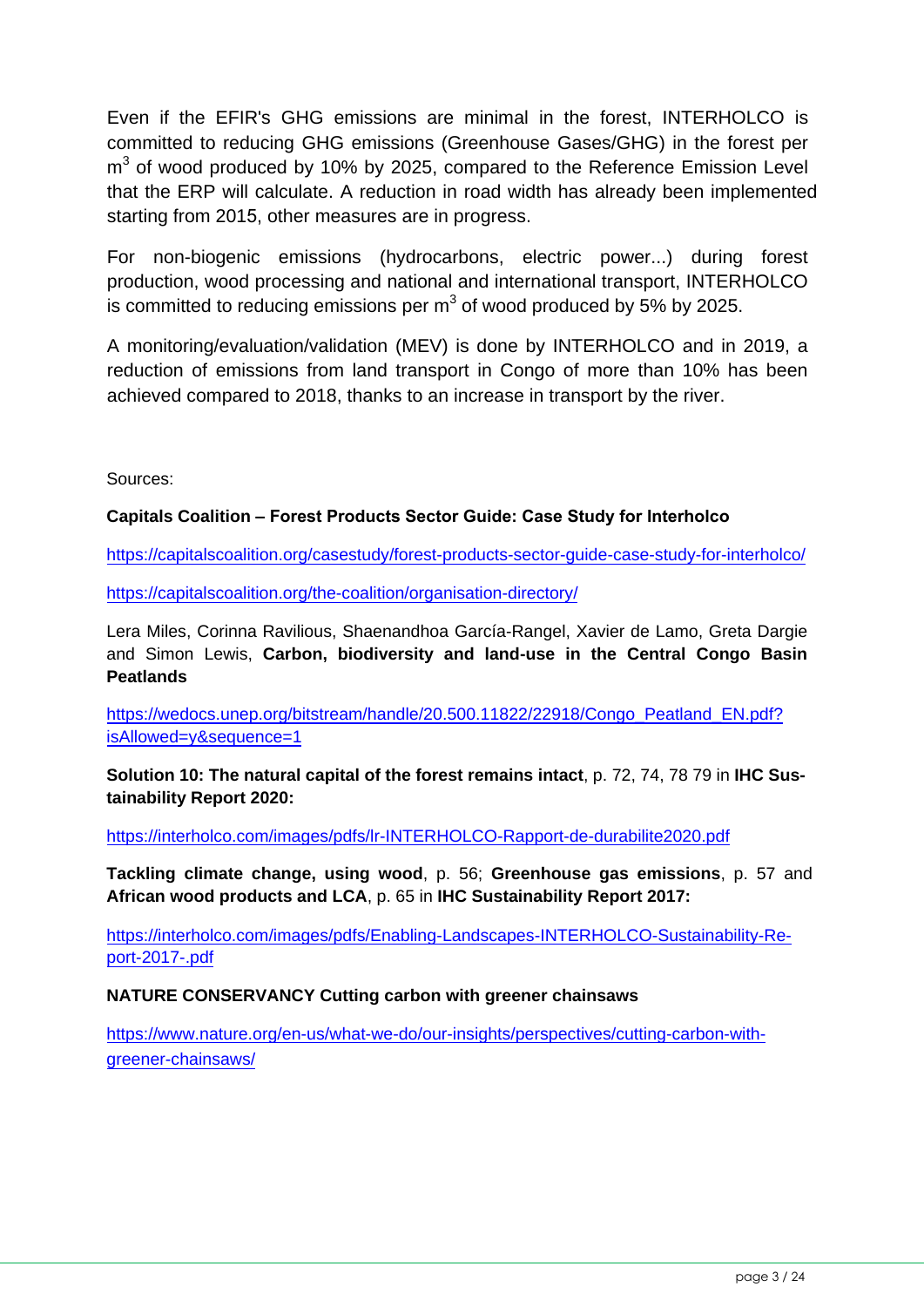# <span id="page-3-0"></span>How does INTERHOLCO tackle forest fire risks in Central Africa?

**Forest fires can take place in tropical regions, primarily in the savannahs and/or in open forests - not in dense humid tropical forests. The growing frequency of extreme droughts, for instance in the wake of El Niño, increases forest fire risks. Therefore, INTERHOLCO holds regular meetings with the local population and Indigenous Peoples during the dry season, in order to let them know how to avoid or fight against forest fires.**

INTERHOLCO works with local government agencies and internationally recognised experts, scientists and ecologists to investigate forest fire causes and to take measures aimed at forest fire prevention and mitigation. Independent environmental organisations are also involved. According to scientists, forest fires in tropical regions are clearly linked to severe droughts around the world, which are caused by extreme weather events such as El Niño. Satellite images taken by NASA/MODIS show that these events do not only affect Latin America and Asia, but also stretch over West and Central Africa. Paleological and archaeological studies have shown that Marantaceae forests, like those found in the INTERHOLCO concession and the neighbouring Odzala Kokoua National Park, originated over 1'500 years ago. Vast forest fires always played a role in their development. This is indicated by carbondated charcoal samples and by archaeological finds discovered in the soil. In those days, population density in Central Africa was much higher than today, and human presence had a much heavier impact on forests and the environment. The open Marantaceae forests have survived for centuries and are exposed to forest fires. Their dry and sandy soil provides favourable conditions for this natural hazard. In the south of INTERHOLCO's concession, in the Central Cuvette Plateau of the Republic of Congo, the soil is sandy and deep, so fire is occurring regularly, maintaining the Savannah vegetation, although the area has the same tropical, humid climate.

INTERHOLCO communicates transparently on fires and, as part of its prevention and warning policy, relies on satellite images from the Global Forest Watch (GFW/WRI) public tool. Between May 2020 and May 2021, the GFW fire alert [level was 'normal' in](https://gfw.global/3fkDzn9)  [our forest concession,](https://gfw.global/3fkDzn9) located in the Sangha department.

This tool makes it possible for INTERHOLCO to monitor supplier compliance with the company's forest protection commitments, as provided for in its Responsible Forestry and Procurement Policy. Based on supplier interviews, field audit reports or data disclosed by GFW/GRI, during 2020 no fires were recorded in forests managed by INTERHOLCO suppliers (other than slash-and-burn agriculture in areas designated for this purpose).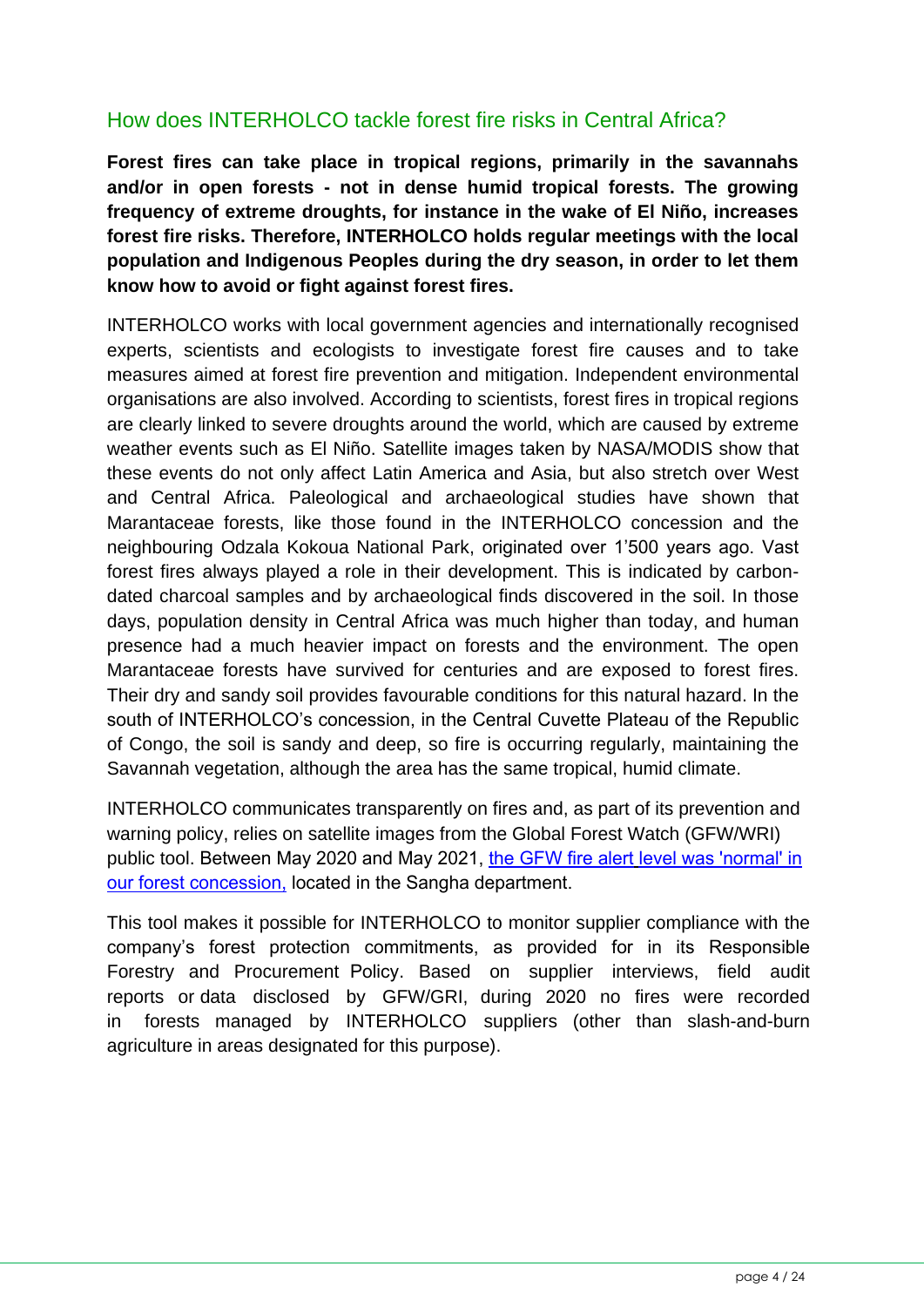#### Sources:

#### **Forest fires and their origin owing to El Niño**

[https://interholco.com/en/rss-feed-en/18-archive-2017/72-expert-group-leads-to](https://interholco.com/en/rss-feed-en/18-archive-2017/72-expert-group-leads-to-better-understanding-of-open-%20marantaceae-forests-in-the-north-of-congo)better-understanding-of-open-%20marantaceae-forests-in-the-north-of-congo

**Monitoring of the open Marantaceae forests in Northern Congo to understand their origins and dynamics**

[https://interholco.com/en/rss-feed-en/19-archive-2018/91-monitoring-of-the](https://interholco.com/en/rss-feed-en/19-archive-2018/91-monitoring-of-the-open%20marantaceae-forests-in-northern-%20congo-to-understand-their-origins-anddynam-ics)[open%20marantaceae-forests-in-northern-%20congo-to-understand-their-origins-anddynam](https://interholco.com/en/rss-feed-en/19-archive-2018/91-monitoring-of-the-open%20marantaceae-forests-in-northern-%20congo-to-understand-their-origins-anddynam-ics)[ics](https://interholco.com/en/rss-feed-en/19-archive-2018/91-monitoring-of-the-open%20marantaceae-forests-in-northern-%20congo-to-understand-their-origins-anddynam-ics)

Verhegghen A., Eva H., Ceccherini G., Achard F., Gond V., Gourlet-Fleury S. and Cerutti P., 2016. **The Potential of Sentinel Satellites for Burnt Area Mapping and Monitoring in the Congo Basin Forests**. MDPI AG

<https://www.mdpi.com/2072-4292/8/12/986/htm>

Gillet, J.-F., 2013, **Les forêts à Marantaceae au sein de la mosaïque forestière du Nord du République du Congo: Origines et Modalités de gestion**, Université de Liège

Morin-Rivat, J., 2015, **Nineteenth century human history explains the dominance of light-demanding tree species in Central African moist forests**, Université de Liège

Morin-Rivat, J., 2017, **Of trees and men: new insights into man-environment relationships in the moist forests of central Africa during the late Holocene**, Université de Liège:

<https://www.gembloux-alumni.org/articles/18324-defense-de-these-julie-morin-rivat>

**L'origine des forêts africaines**, Université de Liège

<https://www.youtube.com/watch?v=SAaeUQ-WZsU&feature=youtu.be>

#### **Global Forest Watch – Republic of Congo**

<https://www.globalforestwatch.org/>

**Responsible Forestry and Procurement Policy**

[https://interholco.com/images/pdfs/Responsible-Forestry-and-Procurement-20180620-](https://interholco.com/images/pdfs/Responsible-Forestry-and-Procurement-20180620-Politique-INTERHOLCO.pdf) [Politique-INTERHOLCO.pdf](https://interholco.com/images/pdfs/Responsible-Forestry-and-Procurement-20180620-Politique-INTERHOLCO.pdf)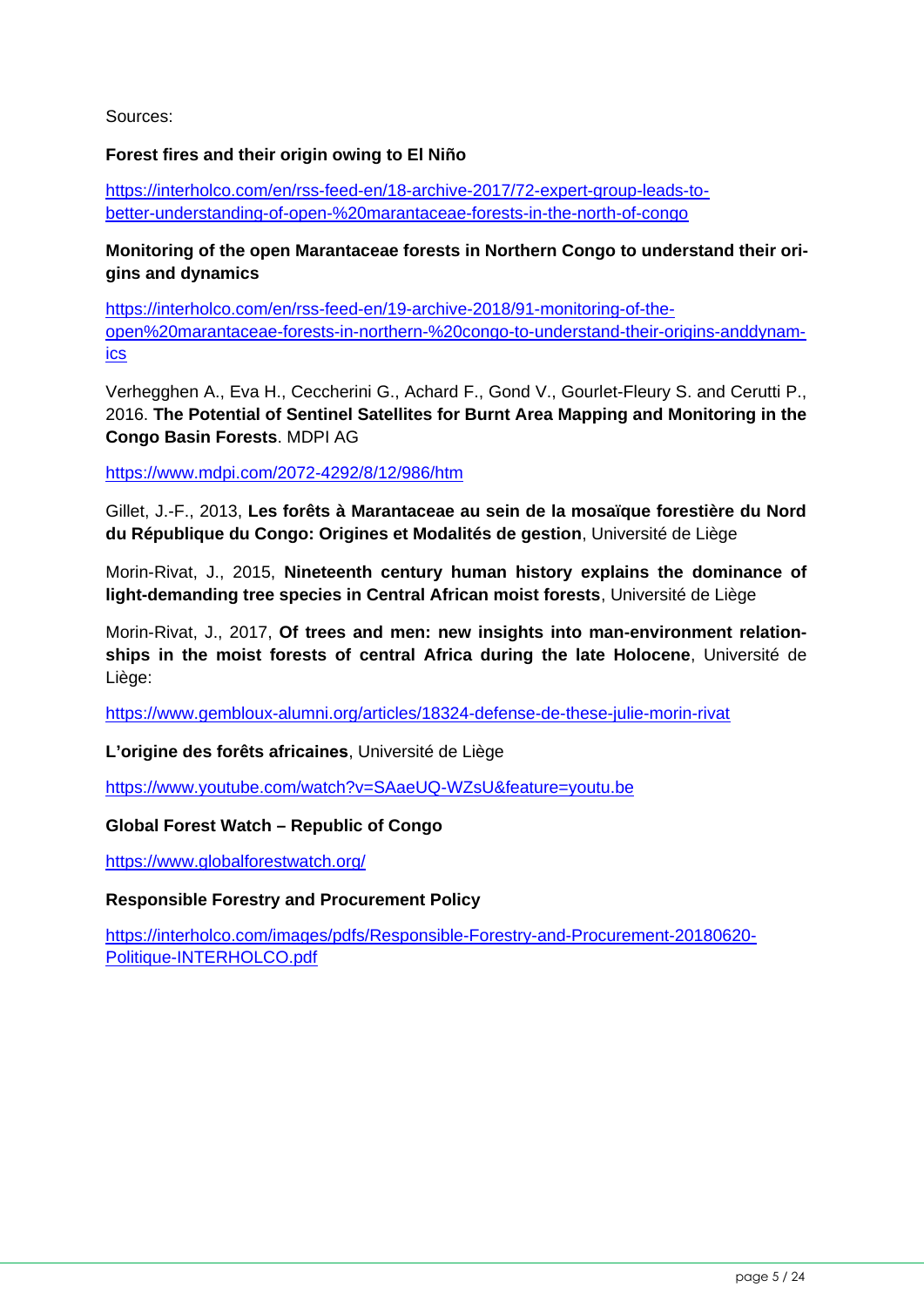# **2/ FOREST**

# <span id="page-5-0"></span>How large is INTERHOLCO's forest concession in the Republic of the Congo?

**The entire forest area managed by INTERHOLCO in the Republic of the Congo comprises approximately 1.16 million hectares (11'600 km<sup>2</sup> ). Forest protection and management is carried out according to a detailed inventory. Our forest inventory includes biodiversity and livelihood and lifestyles of the local population and indigenous peoples inhabiting the forest. The full inventory sets the basis for our management plan. The plan is developed at the beginning of the concession period and the details are integrated with many subsequent adjustments. Employees belonging to the indigenous peoples are also involved in this process.**

The entire forest area was mapped at the beginning of the concession period. The forest survey recorded not only the various forest ecosystems, habitats in particular need of protection, number of different tree species, timber volume and composition of the forest, but also what the local population and Indigenous Peoples living in and from the forest require for their livelihood. Combined with satellite and aerial photographs, the result was a mapped inventory of the entire forest area for which INTERHOLCO has a concession.

This mapped inventory sets the basis for the identification of ecologically and socially important and sensitive areas which were identified and set aside from harvesting. 27% of the forest area (310'000 hectares) was thus selected for conservation and protection (sensitive forest types and areas of particular significance to the local population and Indigenous Peopleas and their way of life). In addition, 4% of the forest area (roughly 50'000 hectares) was set aside for community development. Subsequently, it was planned to harvest the remaining forest area. For us, it was crucial to employ a precautionary approach to managing the forest, with no exceptions. Which means that, wood is harvested – but only selectively and only where the ecological and social impacts can be controlled.

Sources:

#### **IFO Management Plan Summary**

https://interholco.com/images[/pdfs/IFO\\_Plan\\_Amenagement\\_UFA\\_Ngombe\\_Resum](https://interholco.com/images/pdfs/IFO_Plan_Amenagement_UFA_Ngombe_Resume_public_v2_06_Oct_15.pdf)  [e\\_public\\_v2\\_06\\_Oct\\_15.pdf](https://interholco.com/images/pdfs/IFO_Plan_Amenagement_UFA_Ngombe_Resume_public_v2_06_Oct_15.pdf)

#### **Interholco linking the environmental and social landscape**

[20191126-INTERHOLCO-linking-the-environmental-and-social-landscape.pdf](https://interholco.com/images/pdfs/20191126-INTERHOLCO-linking-the-environmental-and-social-landscape.pdf)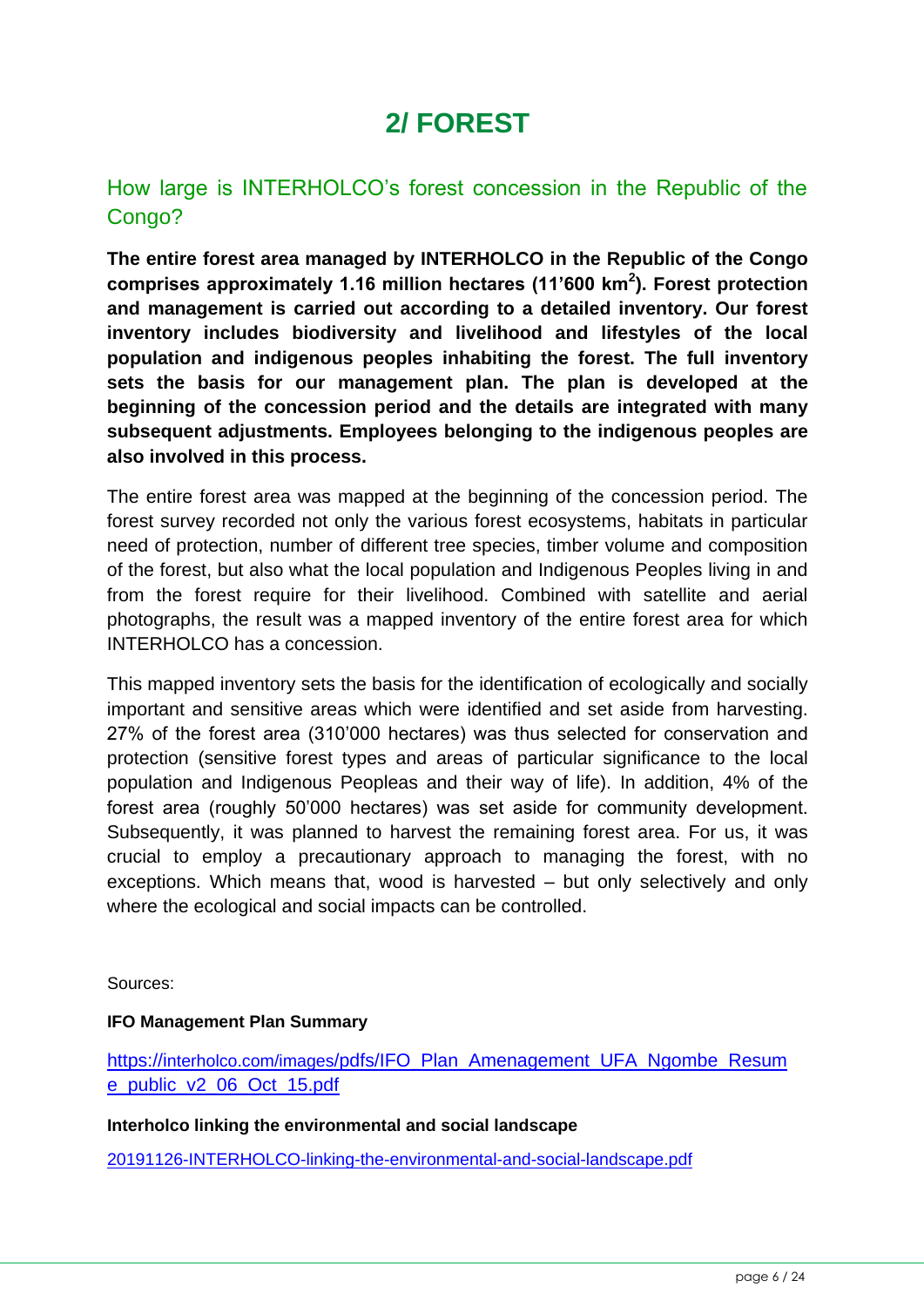## <span id="page-6-0"></span>How is forest management and natural regeneration planned in a certified African forest concession?

**The laws of the Republic of the Congo demand that forest harvesting be carried out in an ecologically, socially and economically sustainable manner. INTERHOLCO's forest management goes one step further. In the forest concession, trees are harvested selectively without exception (no clear cutting); 1 tree every 2 hectares is harvested on average (i.e. 1 tree every 2 to 3 football fields), and even then, only once every 30 years. In the meantime, all activities come to a halt in that part of the forest, to allow it to regenerate naturally.** 

INTERHOLCO takes a precautionary approach. Wood is harvested, but only selectively and only where the ecological and social impacts can be foreseen.

At the beginning of the concession period, long before the first tree was harvested, experts mapped the various forest types and ecosystems, habitats in special need of protection, tree species and their presence in the forest, animal species and their habitats as well as the ways of life of the local population and indigenous peoples living in and from the forest. Around 350'000 hectares of forest (roughly 30% of the total concession area) were then permanently set aside from the harvesting area (highly ecologically sensitive forest types and areas of particular significance for the traditional ways of life of the local population).

INTERHOLCO will only harvest the remaining 800'000 forest hectares, over 30 years. Our top priority is to ensure that timber harvesting and transport only produce a minimal disruption and certainly no permanent or irreversible changes. Forest roads are closed off once harvesting is completed, so that nature may win the roads back, enclosed by the forest.

INTERHOLCO is always selective in how trees are harvested in the forest concession. On average, 1 tree is harvested every 2 hectares. That means, 1 tree in the equivalent of two football fields – and this, only once every 30 years. In the meantime, that part of the forest is closed off to allow it to regenerate naturally.

At the beginning of the concession period, a complete inventory of the tree stock helps plan how the forest should be managed. Based on the data that were collected on site, INTERHOLCO decided to harvest the trees in a 30-year rotation cycle. The decision was based on the actual number of trees in the inventory, as well as on the scientifically calculated growth rate of each tree type.

Doing so ensures the various species can regenerate, whilst safeguarding biodiversity and biomass. Reforestation is not needed, because the forest is able to regenerate naturally each and every year; as a result, more wood regrows than is actually harvested. We close off the forest tracks and skid trails and this lack of disturbance bolsters the regeneration process. Internal monitoring and external studies show that doing so protects the forest and its biodiversity, which are in no way harmed by INTERHOLCO's forest management.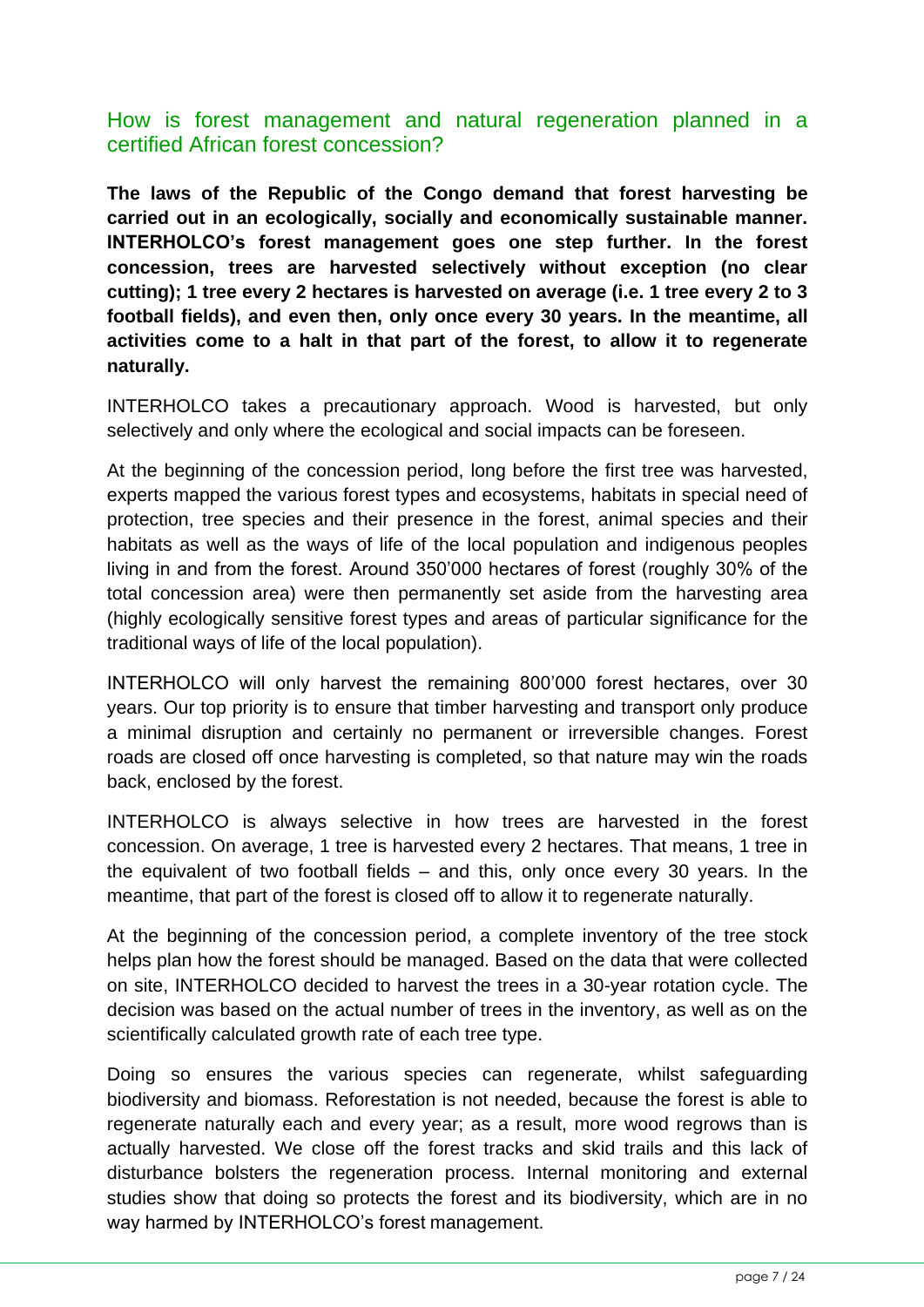Around 0.25  $m^3$  of wood per hectare is selectively harvested each year out of a total production forest area of 800'000 hectares. Calculated across the entire forest area of 1.16 million hectares, that means harvesting less than  $0.17 \text{ m}^3$  of wood per hectare per year. The amount of wood harvested in Congo is 15 to 20 times less than what is harvested in Switzerland. According to information provided by the Federal Statistical Office, 4.7 million  $m^3$  of wood were harvested in Switzerland in 2017, tantamount to 3.7  $m^3$  per hectare of forest area per year.

All the wood that is processed in the sawmills of its subsidiary IFO (Industrie forestière de Ouesso) in the Republic of Congo, comes from the forest managed by IFO. In order to meet customer demand, INTERHOLCO is able to source wood from suppliers, which is not, however, processed either by IFO or at IFO. Suppliers commit to respecting the same commitments and principles observed by INTERHOLCO (included in the contract between INTERHOLCO and suppliers), as well as INTERHOLCO's Code of Conduct, including with respect to deforestation. To this end, INTERHOLCO conducts 2<sup>nd</sup> or 3<sup>rd</sup> party supplier audits. In 2020, no [suppliers were involved in deforestation activities. The wood that INTERHOLCO](https://interholco.com/en/rss-feed-en/22-company-2021/276-supporting-customers-with-trust)  sources comes from natural forests only (not from plantations that may have potentially induced deforestation).

Depending on the country of harvest, INTERHOLCO's wood suppliers in 2021 were based in the following countries: Cameroon, Côte d'Ivoire, Gabon, Ghana, Central African Republic (south-western zone), Democratic Republic of Congo (north-western and central zone), Republic of Congo, Canada and the United States. Timber from Europe represents a minority (<2% of the total volume); the traders from whom INTERHOLCO obtains its wood supplies are based in Austria, Belgium, France and Germany. The list of INTERHOLCO's most important suppliers as at May 2021 may be consulted [here.](https://interholco.com/images/pdfs/SupplierList-Interholco_202105.pdf)

Sources:

Meindert Brouwer, **Central African Forests Forever, Rotation in the forest, p. 48:** 

[http://www.centralafricanforests.org/wp-content/uploads/CAFF-5-FSC-Part-2-](http://www.centralafricanforests.org/wp-content/uploads/CAFF-5-FSC-Part-2-Rotation-in-the-forest.pdf) Rotation-in-the-forest.pdf

**[Holzeinschlag in der Sch](http://www.centralafricanforests.org/wp-content/uploads/CAFF-5-FSC-Part-2-Rotation-in-the-forest.pdf)weiz, Bundesamt für Statistik der Schweiz** 

https://www.bfs.admin.ch/bfs/de/home/statistiken/land-forstwirtschaft/forstwirtschaft.html

**[Wald Schweiz - Zahlen & Fakten](https://www.bfs.admin.ch/bfs/de/home/statistiken/land-forstwirtschaft/forstwirtschaft.html)** 

https://www.waldschweiz.ch/schweizer-wald/wissen/schweizer-wald/zahlen-fakten.html

#### **[Racing through the tropical rainforest, Fritz Kleinschroth, 2019](https://www.waldschweiz.ch/schweizer-wald/wissen/schweizer-wald/zahlen-fakten.html)**

https://ethz.ch/en/news-and-events/eth-news/news/2019/06/blog-roads-rainforest-congo-

#### [kleinschroth.html](https://ethz.ch/en/news-and-events/eth-news/news/2019/06/blog-roads-rainforest-congo-kleinschroth.html)

**Interholco linking the environmental and social landscape**

[20191126-INTERHOLCO-linking-the-environmental-and-social-landscape.pdf](https://interholco.com/images/pdfs/20191126-INTERHOLCO-linking-the-environmental-and-social-landscape.pdf)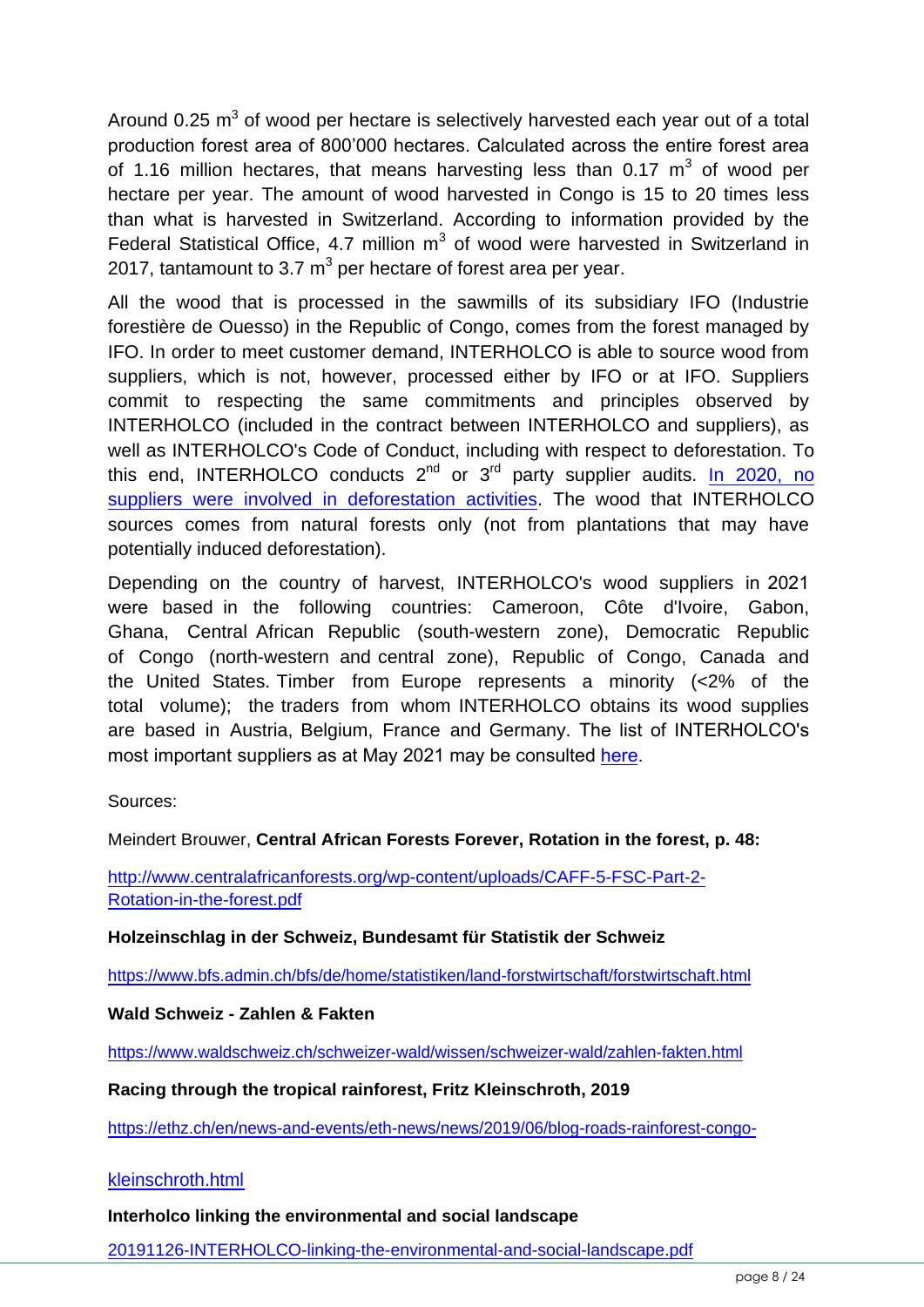## <span id="page-8-0"></span>How is INTERHOLCO's work independently monitored?

**Independent auditors inspect INTERHOLCO every year to ensure it adheres to international standards (FSC® , PEFCTM , EU Timber Regulation, legality<sup>1</sup> ). The FSC Principles and Criteria were drawn up in consensus by leading environmental organisations, social actors and private sector companies. The audit results are publicly accessible. The FSC standards and certification system for forests and wood products are widespread in Europe and around the world.** 

INTERHOLCO is a transparent organisation working together with the government of the Republic of the Congo as well as with other important stakeholder groups. This includes local, regional and international scientists and universities, environmental groups, human rights organisations, social institutions, other companies, journalists and the media and a large number of interested experts. INTERHOLCO has been learning from the ideas, expertise and solutions put forward by its partners for many years. Their input has turned INTERHOLCO into a responsible company and role model, as an ecologically, socially and economically responsible forest management company in the tropics.

Transparency, close partners and even critical stakeholders help INTERHOLCO to keep improving. The objectivity of the data that INTERHOLCO publishes and which form the basis for monitoring impacts at the environmental, social, economic and regulatory level, is also monitored by using independent sources, such as Global Forest Watch. Thanks to satellite analysis conducted in nearly real time by Global Forest Watch, INTERHOLCO can state that, during 2021, sustainable forest management, as implemented by its subsidiary IFO in the Unité Forestière d'Aménagement Ngombé, located in the Sangha department (Google maps: https://goo.gl/maps/ [ya2DbXPG7y7oovh8A\), had a deforestation rate equal to 0.087%](https://goo.gl/maps/ya2DbXPG7y7oovh8A) forest loss (external verification), as shown in the screenshot (below, left).<sup>2</sup>

00000

| 4.5k<br>- 12 |             | ----------                                          |
|--------------|-------------|-----------------------------------------------------|
| $3.0k$       |             | ---------                                           |
| 1.5k         |             | the contract of the contract of the<br>------------ |
|              | <b>BOLA</b> | ------                                              |

<sup>1</sup>  Licenses: FSC-C022952 ; PEFC/15-31-0084

<sup>2</sup>  Data drawn from Global Forest Watch (GFW) on 13 May 2022. Although data on concession areas are only accessible to registered GFW users, very low forest loss rates can still be observed at the Sangha department level. In 2021, GFW reports that as little as 5 kha, or less than [0.1% forest loss, took place in the entire Sangha departm](https://www.globalforestwatch.org/dashboards/country/COG/12/?category=summary&dashboardPrompts=eyJzaG93UHJvbXB0cyI6dHJ1ZSwicHJvbXB0c1ZpZXdlZCI6WyJzdWJzY3JpYmVUb0FyZWEiLCJkYXNoYm9hcmRBbmFseXNlcyIsIndpZGdldFNldHRpbmdzIiwic2hhcmVXaWRnZXQiLCJkb3dubG9hZERhc2hib2FyZFN0YXRzIl0sInNldHRpbmdzIjp7Im9wZW4iOmZhbHNlLCJzdGVwSW5kZXgiOjAsInN0ZXBzS2V5IjoiIn0sIm9wZW4iOnRydWUsInN0ZXBzS2V5Ijoid2lkZ2V0U2V0dGluZ3MifQ%3D%3D&firesAlerts=eyJpbnRlcmFjdGlvbiI6e319&gladAlerts=eyJsYXRlc3REYXRlIjoiMjAxOS0xMi0wOSIsImludGVyYWN0aW9uIjp7fX0%3D&location=WyJjb3VudHJ5IiwiQ09HIiwiMTIiXQ%3D%3D&map=eyJjZW50ZXIiOnsibGF0IjotMC42NjU3MjM2NjU2MjI3MzU0LCJsbmciOjE0LjkyMTI5OTQ2fSwiem9vbSI6Ni40ODY2NDM2MDExNDA1MzU1LCJjYW5Cb3VuZCI6ZmFsc2UsImRhdGFzZXRzIjpbeyJkYXRhc2V0IjoicG9saXRpY2FsLWJvdW5kYXJpZXMiLCJsYXllcnMiOlsiZGlzcHV0ZWQtcG9saXRpY2FsLWJvdW5kYXJpZXMiLCJwb2xpdGljYWwtYm91bmRhcmllcyJdLCJib3VuZGFyeSI6dHJ1ZSwib3BhY2l0eSI6MSwidmlzaWJpbGl0eSI6dHJ1ZX0seyJkYXRhc2V0IjoidHJlZS1jb3Zlci1sb3NzIiwibGF5ZXJzIjpbInRyZWUtY292ZXItbG9zcyJdLCJvcGFjaXR5IjoxLCJ2aXNpYmlsaXR5Ijp0cnVlLCJwYXJhbXMiOnsidGhyZXNob2xkIjozMCwidmlzaWJpbGl0eSI6dHJ1ZX19XX0%3D&treeLoss=eyJpbnRlcmFjdGlvbiI6e319&treeLossTsc=eyJpbnRlcmFjdGlvbiI6e319)ent where IFO is located:

TREE COVER LOSS IN SANGHA, REPUBLIC OF CONGO

From 2021 to 2021, Sangha lost 5.00kha of tree cover, equivalent to a 0.087% decrease in tree cover since 2000, and 3.76Mt of CO<sub>2</sub>e emissions.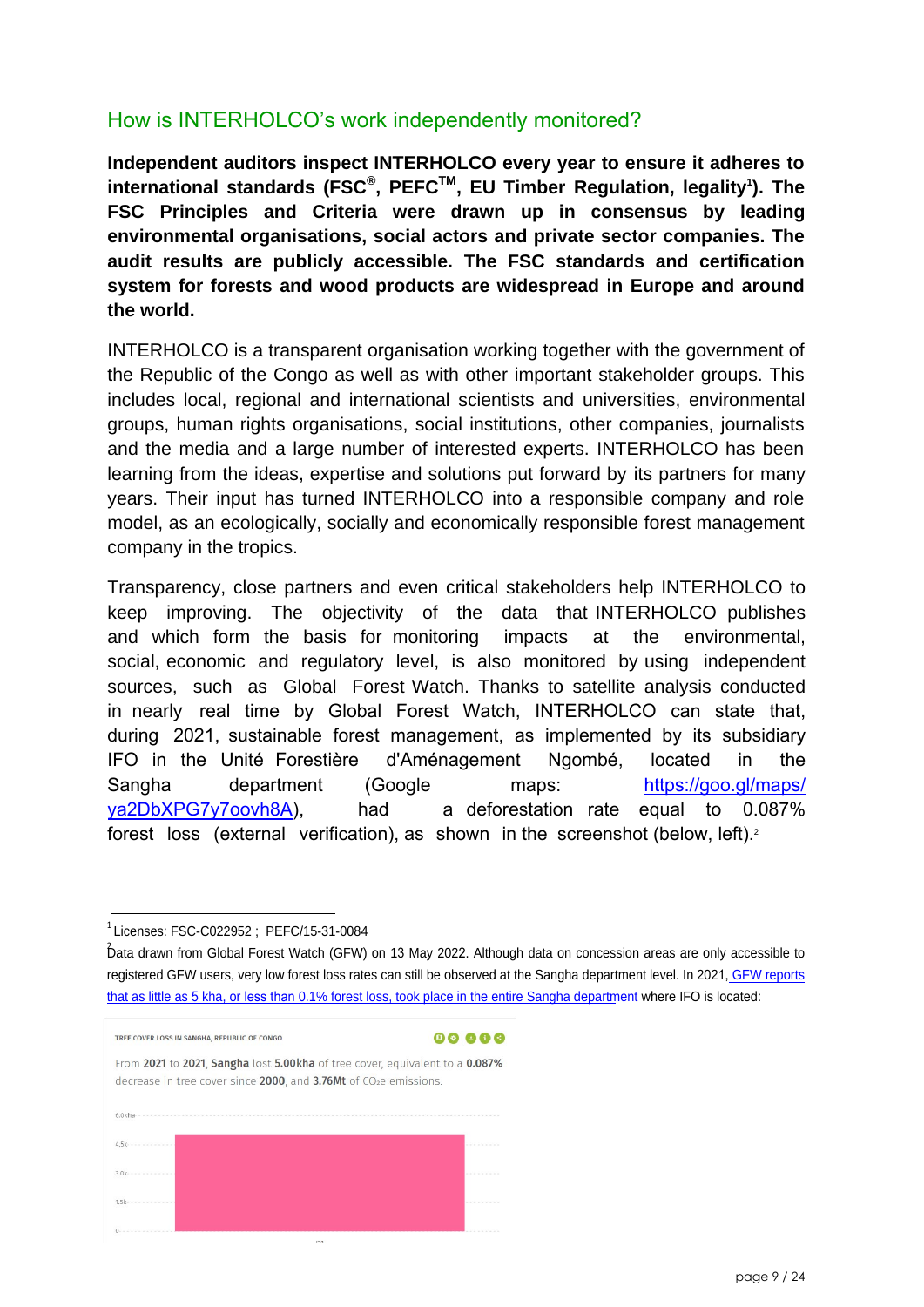In this context, the SPOTT analysis carried out by the Zoological Society of London (ZSL) should be mentioned. In 2021 ZSL analysed 100 international timber companies active in tropical basins as part of the SPOTT assessment. INTERHOLCO took part in the SPOTT assessment and ranked first with a higher transparency score of 94,8%. The data are publicly accessible.

Sources:

#### **FSC International and Greenpeace International move on to a new phase of stakeholder relationship**

<https://ic.fsc.org/en/news-updates/id/2072>

#### **Timber and pulp: ESG policy transparency assessments 2017 to 2021**

<https://www.spott.org/timber-pulp/>

[https://interholco.com/en/media-news/news/281-interholco-first-in-spott-on-assessment-of](https://interholco.com/en/media-news/news/281-interholco-first-in-spott-on-assessment-of-forest-solutions-for-people-and-planet)[forest-solutions-for-people-and-planet](https://interholco.com/en/media-news/news/281-interholco-first-in-spott-on-assessment-of-forest-solutions-for-people-and-planet)

[https://interholco.com/en/rss-feed-en/21-company-2020/206-interholco-has-pride-of-place](https://interholco.com/en/rss-feed-en/21-company-2020/206-interholco-has-pride-of-place-in-spott-s-state-of-transparency-2020-leading-100-timber-and-pulp-andpaper-companies-worldwide)in-spott-s-state-of-transparency-2020-leading-100-timber-and-pulp-andpaper-companies[worldwide](https://interholco.com/en/rss-feed-en/21-company-2020/206-interholco-has-pride-of-place-in-spott-s-state-of-transparency-2020-leading-100-timber-and-pulp-andpaper-companies-worldwide)

[https://www.interholco.com/en/rss-feed-en/20-company-2019/176-engaged-for-climatepeo](https://www.interholco.com/en/rss-feed-en/20-company-2019/176-engaged-for-climate-people-and-wildlife-interholco-ranks-1st-in-spott-s-2019-assessment)[ple-and-wildlife-interholco-ranks-1st-in-spott-s-2019-assessment](https://www.interholco.com/en/rss-feed-en/20-company-2019/176-engaged-for-climate-people-and-wildlife-interholco-ranks-1st-in-spott-s-2019-assessment)

https://interholco.com/en/rss-feed-en/19-archive-2018/94-from-know-how-to-show- [%20how-interholco-leads-spott-s-assessment-of-timber-companies-withhighertransparency](https://interholco.com/en/rss-feed-en/19-archive-2018/94-from-know-how-to-show-%20how-interholco-leads-spott-s-assessment-of-timber-companies-withhighertransparency)

[https://www.interholco.com/en/rss-feed-en/18-archive-2017/75-interholco-ranks-1st-in-esg](https://www.interholco.com/en/rss-feed-en/18-archive-2017/75-interholco-ranks-1st-in-esg-assessment-of-timber-pulp-and-paper-companies)[assessment-of-timber-pulp-and-paper-companies](https://www.interholco.com/en/rss-feed-en/18-archive-2017/75-interholco-ranks-1st-in-esg-assessment-of-timber-pulp-and-paper-companies)

#### **Zoological Society of London - ZSL, London, United Kingdom**

<https://www.zsl.org/>

**Interholco linking the environmental and social landscape** 

[20191126-INTERHOLCO-linking-the-environmental-and-social-landscape.pdf](https://interholco.com/images/pdfs/20191126-INTERHOLCO-linking-the-environmental-and-social-landscape.pdf) 

#### **Our Initiatives (INTERHOLCO website)**

<https://interholco.com/en/about-us/initiatives>

#### **Global Forest Watch – Republic of Congo**

<https://www.globalforestwatch.org/>

#### **Food and Agriculture Organization of the United Nations**

<http://www.fao.org/forest-resources-assessment/2020/en/>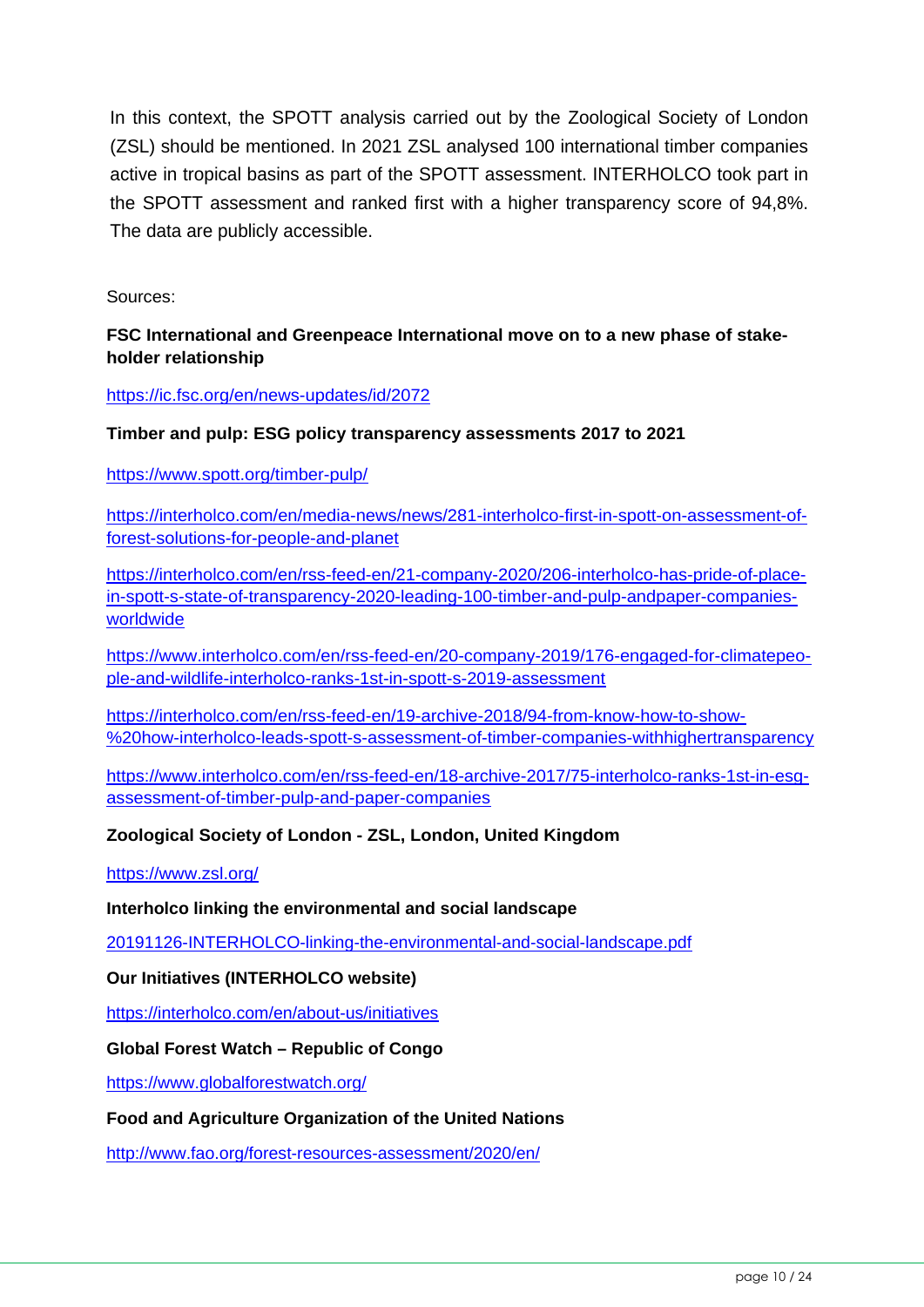## <span id="page-10-0"></span>How are highly sensitive forest ecosystems protected?

**Around 27% (310'000 hectares) of the total forest surface of 1.16 million hectares (11'600 km<sup>2</sup> ) have been identified for protection and set aside. This avoids disturbances of any kind in sensitive habitats and areas that are of particular significance for the traditional ways of life of the local population. Moreover, 4% of the forest area, equal to roughly 50'000 hectares, were made available to the local communities for farming and rural development. Approximately 800'000 hectares are harvested in a 30-year rotation cycle.**

In doing so, we employ a precautionary approach without exception. Accordingly, wood is only harvested selectively and only where the ecological and social impacts can be foreseen. Each year, harvesting takes place in one production block, which is then left to regenerate for 30 years. This protects the forest for generations. Scientific data about the overall forest area, its ecology, biodiversity and the traditional uses of the forest by the local population were recorded and evaluated at the beginning of the concession period. 276 tree species and the locations where they grow were recorded, along with data on growth and regeneration rates.

Based on which, highly sensitive areas in need of protection were set aside (approximately 27%, or 310'000 ha). A forest management plan was developed for the remaining production area of 800'000 hectares, on which the current sustainable forest management is based. Before it is harvested, each production block is once more analysed in detail. The first step is to identify, record and mark the most ecologically sensitive habitats and those forest areas that are of high importance to the local and indigenous population, and which should therefore not be disturbed or changed by harvesting.

This detailed inventory also records a large number of tree species, most of which hold little commercial interest, but which are ecologically important. The aim is to protect the forest's biodiversity, variety of tree species and biomass for generations to come. In the forest concession that INTERHOLCO manages in Africa, much more forest is protected than in European forests. Regeneration is a completely natural process not requiring artificial afforestation when no exotic, non-native, tree species are introduced. Biodiversity is preserved by natural regeneration.

Sources:

#### **IFO Management Plan Summary**

https://interholco.com/ima[ges/pdfs/IFO\\_Plan\\_Amenagement\\_UFA\\_Ngombe\\_Resum](https://interholco.com/images/pdfs/IFO_Plan_Amenagement_UFA_Ngombe_Resume_public_v2_06_Oct_15.pdf)  [e\\_public\\_v2\\_06\\_Oct\\_15.pdf](https://interholco.com/images/pdfs/IFO_Plan_Amenagement_UFA_Ngombe_Resume_public_v2_06_Oct_15.pdf)

#### **Identification et gestion des Forêts à Haute Valeur de Conservation**

[https://interholco.com/images/pdfs/Rapport\\_final\\_FHVC-Juil\\_2013\\_Resumee.pdf](https://interholco.com/images/pdfs/Rapport_final_FHVC-Juil_2013_Resumee.pdf)

#### **Interholco linking the environmental and social landscape**

[20191126-INTERHOLCO-linking-the-environmental-and-social-landscape.pdf](https://interholco.com/images/pdfs/20191126-INTERHOLCO-linking-the-environmental-and-social-landscape.pdf)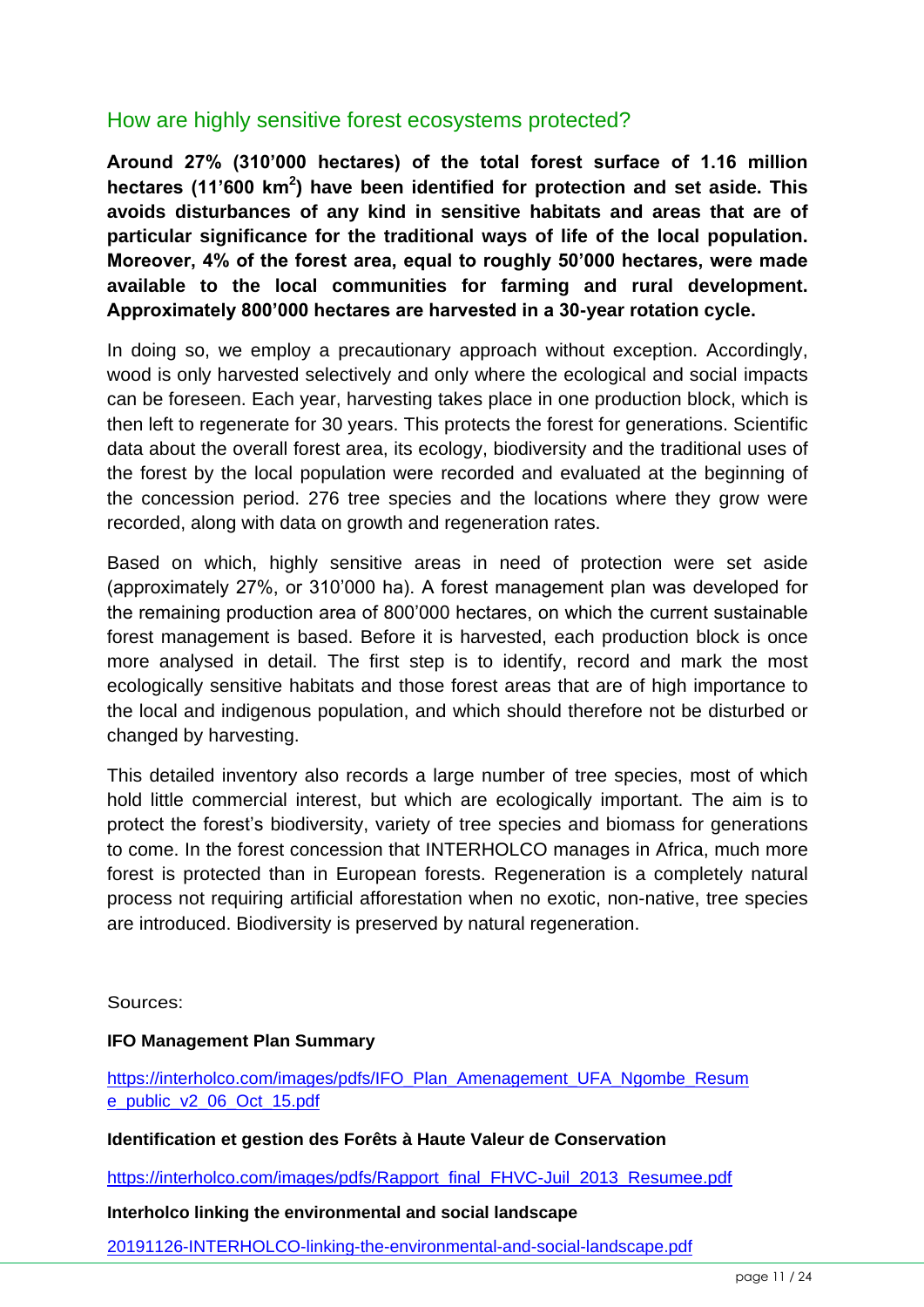# **3/ PEOPLE**

## <span id="page-11-0"></span>How are the interests of the local population protected?

**In addition to ecological principles, INTERHOLCO also considers social values to be very important. This includes ensuring the self-sufficiency of the indigenous and local peoples, by making sure they can hunt, gather and fish in the forest concession. This is important for the indigenous peoples for more than just the purpose of finding food. It is also a central component of their traditional way of life and is thus of vital importance for their cultural integrity and a self-determined life. These interests are also protected by law (Wildlife Act, Indigenous Peoples Act). Indeed, in the African countries from which INTERHOLCO procures timber, conducting ecological and social impact studies is not just a commitment, but a legal obligation. These obligations extend, of course, to INTERHOLCO's suppliers, who are required to observe the same Code of Conduct and commitments as INTERHOLCO by signing a contract with INTERHOLCO, including compliance with the legal framework, both nationally and internationally.<sup>1</sup>**

In the Ngombé Forest Management Unit (Ngombé FMU) that INTERHOLCO manages thorugh its subsidiary IFO, in the North of Congo, all of the local population's and Indigenous Peoples' rights are guaranteed both legally, by the State and contractually, by INTERHOLCO for the entire duration of the concession agreement.

The activities that the Indigenous Peoples (Baka) are allowed to carry out are the same as those of the local Bantu population. This applies to hunting rights, fishing, gathering fruits or plants and harvesting wood (for housebuilding, boat building and firewood for cooking). Indigenous Peoples and the local population can hunt for their own consumption all-year-round and without any time restrictions within the FSCcertified forest concession.

<sup>&</sup>lt;sup>1</sup> INTERHOLCO started auditing suppliers even before the EU Timber Regulation came into force in March 2013. In addition to checks of documentary proof, all suppliers are audited in the field. INTERHOLCO's due diligence system covers all socio-environmental safeguards, commitments and principles, as upheld by INTERHOLCO and included in its Responsible Forestry and Procurement Policy. This means that, suppliers who do not already comply with the Policy, cannot sign a contract with INTERHOLCO. Further audits are carried out on a yearly basis, to verify that suppliers continue to comply even after signing a contract. Where major non compliances are found, INTERHOLCO interrupts the business relationship. Minor non compliances have to be solved until the next audit. In 2012 and 2013, INTERHOLCO did not start business or stopped working with, an average of 1 in 4 suppliers. Procuring wood in Africa since many years, with good contacts with NGOs and colleagues, INTERHOLCO knows already which suppliers should not even be considered for evaluation. With the implementation of EUTR and FLEGT processes in African Countries, many suppliers are themselves going for certification. One of our largest suppliers reached certification in 2019, another one early in 2020, with about 3 suppliers now preparing for the PPECF programme which will enable them to acquire certification in the next years. The number of suppliers we need to audit is thus diminishing. For confidentiality reasons, reports of suppliers cannot be disclosed, but our Due Diligence System is certified by Control Union (Timber Legality Verification): [https://interholco.com/images/pdfs/IHC\\_Timber\\_Legality\\_Verification\\_Certificate\\_CU-TLV-](https://interholco.com/images/pdfs/IHC_Timber_Legality_Verification_Certificate_CU-TLV-849962_May_18.pdf)[849962\\_May\\_18.pdf](https://interholco.com/images/pdfs/IHC_Timber_Legality_Verification_Certificate_CU-TLV-849962_May_18.pdf)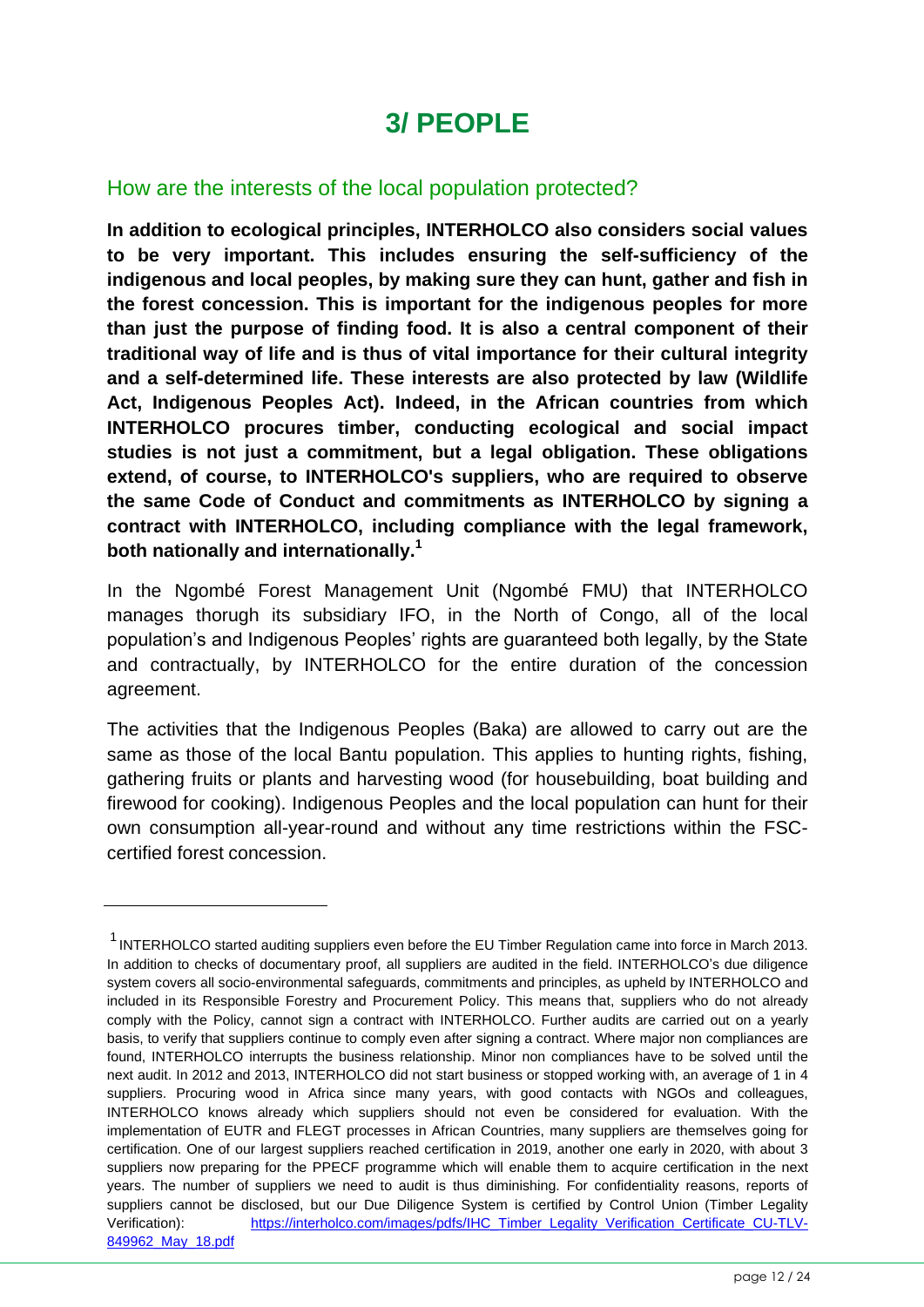The local population and Indigenous Peoples received several forest areas for their rural development (community development areas / CDM-SDC), where wood may be harvested and farming practised on a larger scale. The areas provided are larger than what the local population currently requires. In addition, the extension of community development areas is legally possible and provided for. The agreement of the public authorities is required. That is important, in order to avoid that indiscriminate logging or conversion into agricultural land lead to uncontrolled deforestation. In principle, all land that is required by the local population and Indigenous Peoples for local food production and supply is put at their disposal without restrictions. A wide-ranging selection of food is available in local markets all year round.

Since it is not easy to transport animal-based products through tropical rainforests and it is important not to deplete local hunting resources, INTERHOLCO supports the local production of fish and meat.

Sufficient land and facilities are made available to the Indigenous Peoples and local population for food production. The medical centre that is financed and equipped by INTERHOLCO monitors the nutritional status of the local population in order to recognise signs of malnutrition at an early stage.

Sources:

**Solution 9: Indigenous communities have the means to preserve their culture, natural resources and lifestyles** in **IHC Sustainability Report 2020,** p. 27, 31-32, 65 -71:

#### <https://www.interholco.com/images/pdfs/lr-INTERHOLCO-Rapport-de-durabilite2020.pdf>

**Adding value: indigenous employees and forest prospection** in **IHC Sustainability Report 2017**, p. 41:

[https://interholco.com/images/pdfs/Enabling-Landscapes-INTERHOLCO-Sustainability-](https://interholco.com/images/pdfs/Enabling-Landscapes-INTERHOLCO-Sustainability-Report-2017-.pdf)[Report-2017-.pdf](https://interholco.com/images/pdfs/Enabling-Landscapes-INTERHOLCO-Sustainability-Report-2017-.pdf)

#### **IFO Management Plan Summary**

https://interholco.com/ima[ges/pdfs/IFO\\_Plan\\_Amenagement\\_UFA\\_Ngombe\\_Resum](https://interholco.com/images/pdfs/IFO_Plan_Amenagement_UFA_Ngombe_Resume_public_v2_06_Oct_15.pdf) [e\\_public\\_v2\\_06\\_Oct\\_15.pdf](https://interholco.com/images/pdfs/IFO_Plan_Amenagement_UFA_Ngombe_Resume_public_v2_06_Oct_15.pdf)

#### **FSC 2020 Monitoring Report – Ngombé Forest Management Unit**

[https://interholco.com/images/pdfs/IFO\\_81-v1\\_UFA-Ngombe-Monitoring-2019\\_20-May-2021.pdf](https://interholco.com/images/pdfs/IFO_81-v1_UFA-Ngombe-Monitoring-2019_20-May-2021.pdf)

**IFO Fiches Didactiques** (please see in particular page 6):

<https://interholco.com/images/pdfs/IFO-Fiches-didactiques-sensibilisation-Amenagement.pdf>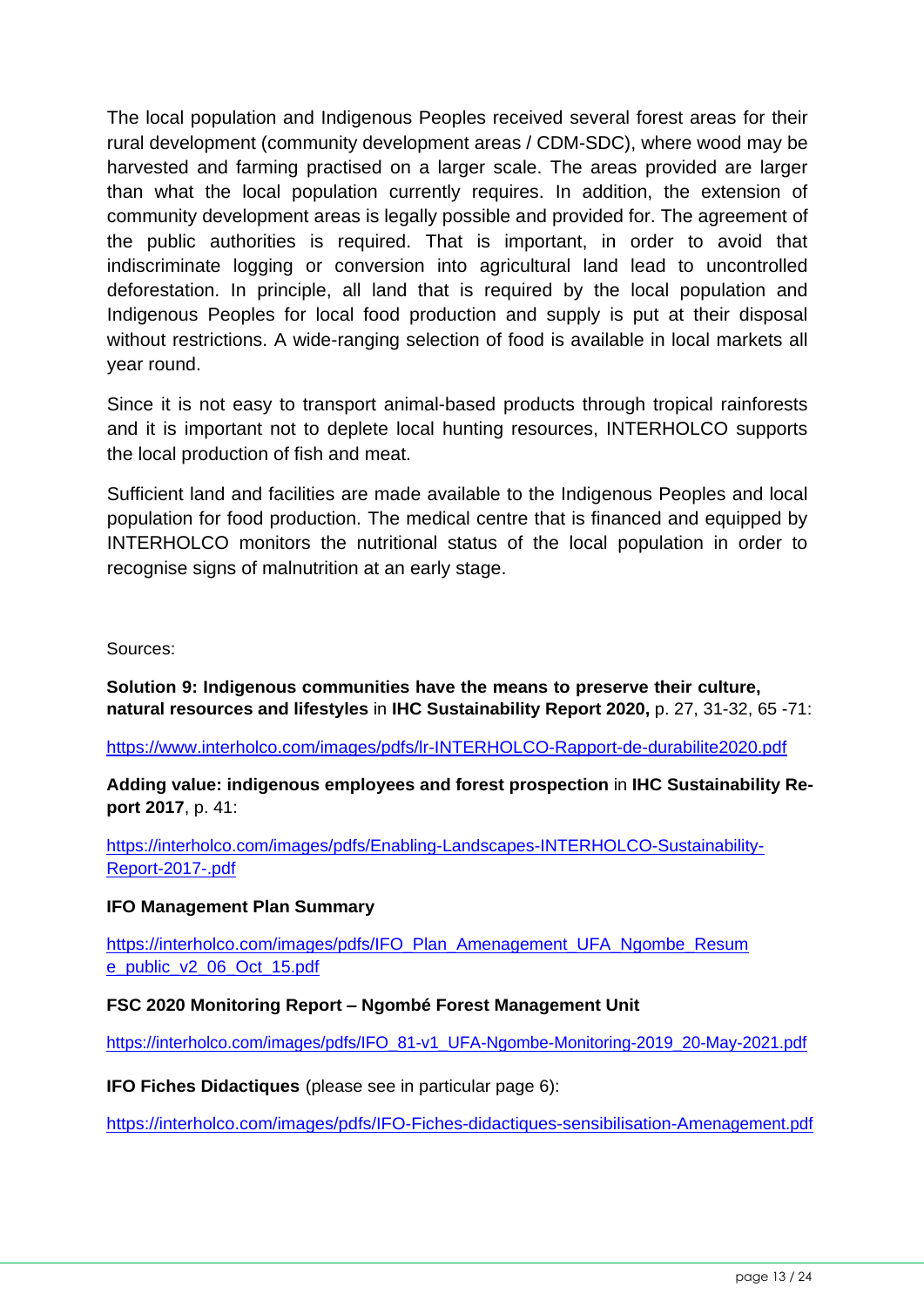#### **Responsible forestry and procurement policy**

[https://interholco.com/images/pdfs/Responsible-Forestry-and-Procurement-20180620-](https://interholco.com/images/pdfs/Responsible-Forestry-and-Procurement-20180620-Politique-INTERHOLCO.pdf) [Politique-INTERHOLCO.pdf](https://interholco.com/images/pdfs/Responsible-Forestry-and-Procurement-20180620-Politique-INTERHOLCO.pdf)

#### **IUCN - Environmental and Social Impacts Assessments (ESIAs)**

[https://www.iucn.org/sites/dev/files/iucn\\_esms\\_esia\\_guidance\\_note.pdf](https://www.iucn.org/sites/dev/files/iucn_esms_esia_guidance_note.pdf)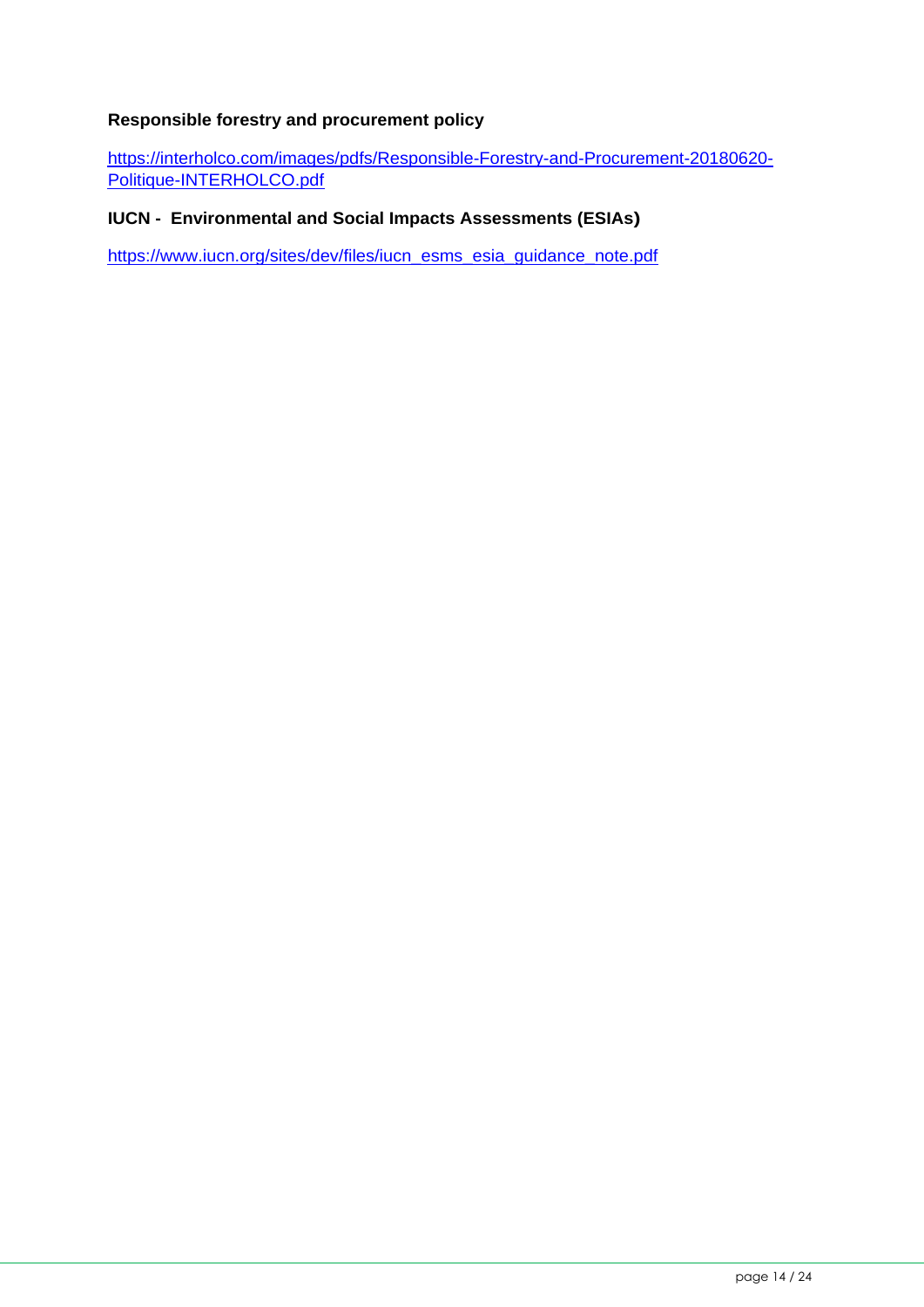## <span id="page-14-0"></span>In which roles are Indigenous Peoples employed?

**INTERHOLCO employs members of staff from the Indigenous Peoples in the following roles, depending on their competencies: social team, translators, nurses, timber harvesting and processing, forest prospecting and inventory (of trees, plants, animals), eco-guards, gardeners, building maintenance, mechanics and forest guides.**

A large portion of the Indigenous Peoples (Baka, i.e. Mbendzélé, Bangombé, Mikaya etc.) continue to perform their traditional ancestral activities. This includes gathering, fishing and hunting, and currently also farming, for their livelihood. All of these uses and traditional activities are recorded in collaboration with the Indigenous Peoples and local population according to FPIC [\(Free Prior Informed Consent\)](http://www.fao.org/indigenous-peoples/our-pillars/fpic/en/) procedures, mapped, confirmed by them and then duly taken into account when the company plans any activities. This process treats all ethnic groups, whether Bantu or Indigenous, equally. Nevertheless, in the process, special attention is given to Indigenous Peoples who may hold certain additional rights under the Congolese law for Indigenous Peoples and based on certification standards.

INTERHOLCO regularly speaks to the local population, with particular priority given to new job openings in the company. Local candidates are given priority for job opportunities. Indigenous and non-indigenous employees often work together in teams, which means they can share their specialist and traditional knowledge. This exchange of expertise can include the use of modern tools (GPS, cartography, machinery) as well as how to recognise plants and trees and how to read animal tracks.

The Indigenous Peoples and local population can very well hunt, fish and gather food in the concession's forests for their livelihood. That is important for the Indigenous Peoples for more than just the purpose of finding food. It is also a central component of their traditional way of life and is thus of vital importance for their cultural identity, as well as allowing them to live independently in and from the forests of the Congo.

Sources:

**Solution 9: Indigenous communities have the means to preserve their culture, natural resources and lifestyles** in **IHC Sustainability Report 2020,** p. 65 - 71:

<https://www.interholco.com/images/pdfs/lr-INTERHOLCO-Rapport-de-durabilite2020.pdf>

**Adding value: indigenous employees and forest prospection** in **IHC Sustainability Report 2017**, p. 41:

[https://interholco.com/images/pdfs/Enabling-Landscapes-INTERHOLCO-Sustainability-Re](https://interholco.com/images/pdfs/Enabling-Landscapes-INTERHOLCO-Sustainability-Report-2017-.pdf)[port-2017-.pdf](https://interholco.com/images/pdfs/Enabling-Landscapes-INTERHOLCO-Sustainability-Report-2017-.pdf)

**FAO Indigenous peoples – Our Pillars: Free Prior Informed Consent** 

<http://www.fao.org/indigenous-peoples/our-pillars/fpic/en/>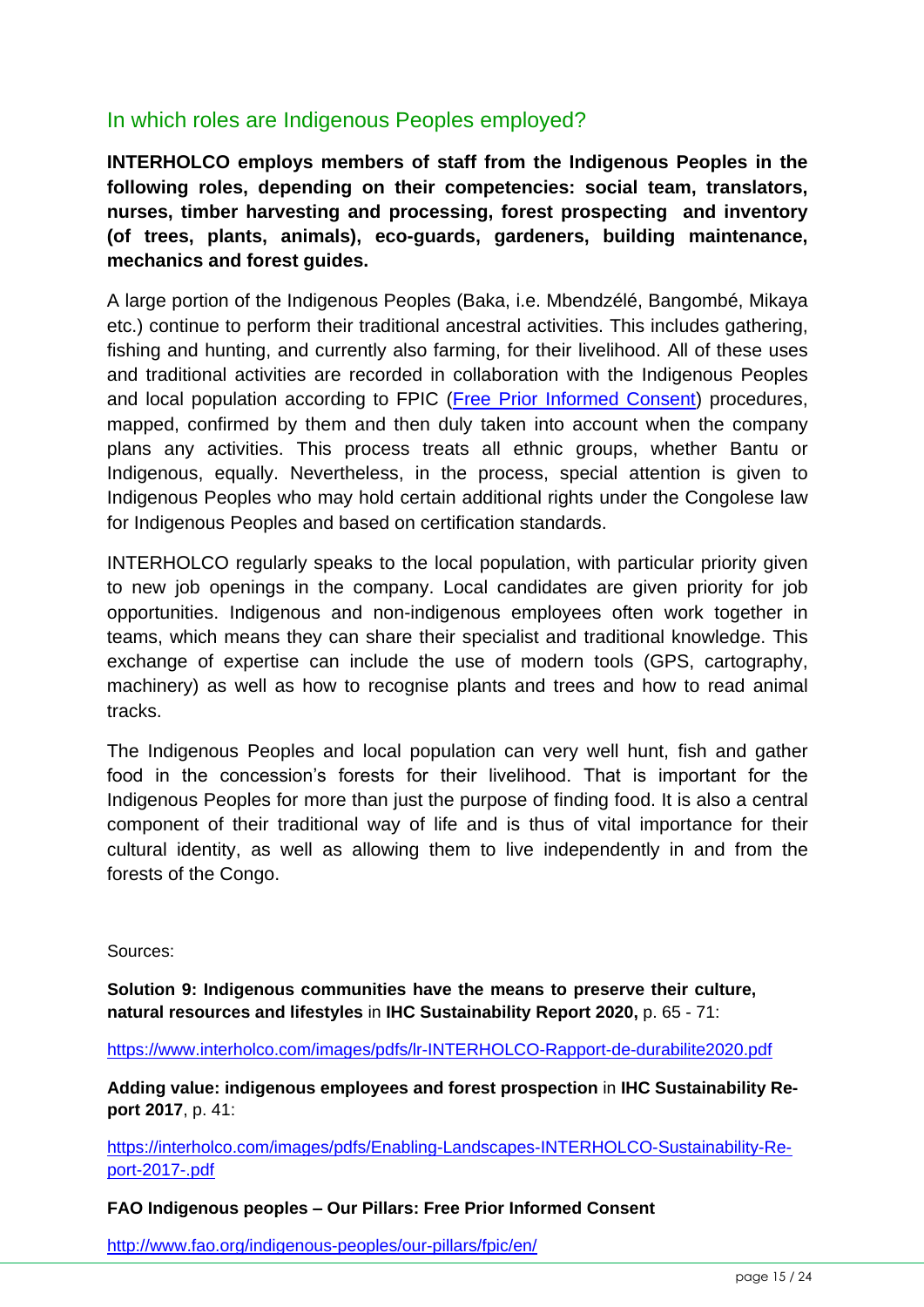# <span id="page-15-0"></span>How are meetings with the indigenous population organised? How are the local people informed of their rights?

**In the interest of establishing respectful and as amicable as possible relations with the indigenous and local population, INTERHOLCO has set up a so-called Social Team. The Social Team also includes employees from the Indigenous Peoples, who can communicate fluently in the local and indigenous dialects and languages. This is crucial in order to avoid misunderstandings. In order to ensure all of the local people have the same right to participate in consultations, meetings are initially held together and, later in separate gender-specific groups. The indigenous and Bantu populations are moreover consulted separately. All of the villages in the forest area are visited on a regular basis in order to exchange information and/or work together on projects.**

INTERHOLCO is assisted by independent Congolese human rights organisations. The Social Team holds more than 150 consultations each year with members of the indigenous ethnic groups and local communities living in the forest concession. More than 3'000 indigenous people and 5'000 members of the local population are involved in such consultations. Together with the Social Team, the local communities and Indigenous Peoples visit the forest in order to take a closer, on-site look at particularly important social aspects that had been mapped, such as trees, fruit trees, gathering, storage areas, healing plants, religious sites, fishing waters and hunting grounds; then to collect their GPS coordinates and finally, to transfer the data to digital format. The Social Team has a direct connection to the management. This ensures that the outcomes of the consultations feed directly into management decisions. The Social Team and this close interaction are of key importance to INTERHOLCO to maintain good relations and social peace with the indigenous and local population in the medium- and long-term.

As an equal opportunity employer, INTERHOLCO's Senior Management is committed to ensuring the necessary flexibility to enable employees to access jobs, retain them and develop within the company, regardless of their social or ethnic origin, gender, place of birth, religious belief, disability, etc.

For example, the design, supervision and implementation of training, monitoring and control activities within the company is also assigned to women (employees and/or consultants), both in Africa and in Europe, in a manner consistent with the company's equal opportunity policy.

Through this vision, INTERHOLCO's Senior Management also intends to protect women's rights and support them, so that any barriers are overcome, wherever they may be within the company, not only by creating the conditions for them to reconcile motherhood with their professional life, both in Africa and in Europe (flexible working hours, part-time employment), but also by offering them the means to report harassment, discrimination and/or any other breach concerning them, within the framework of the Code of Conduct. An arbitration committee exists in the company.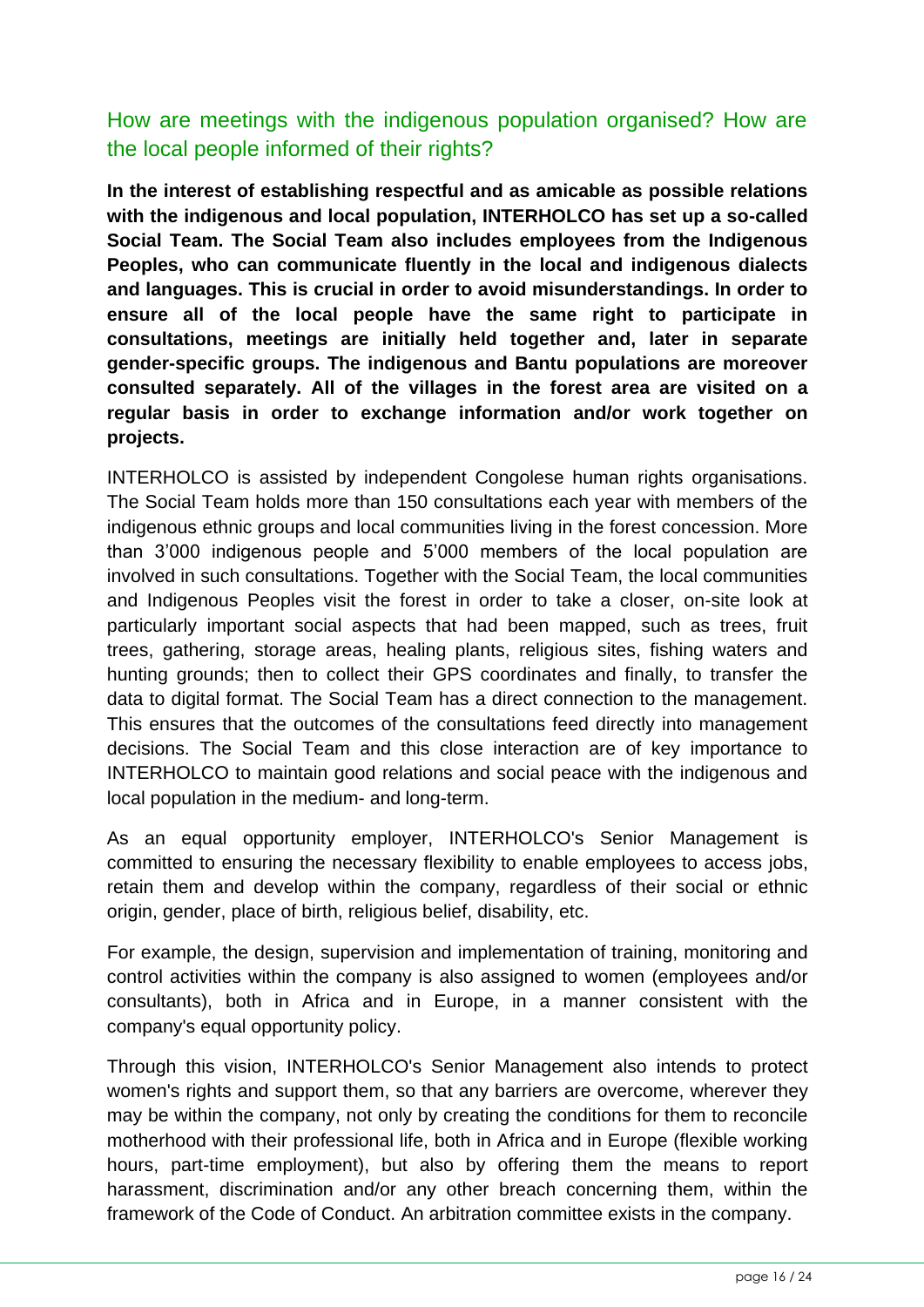Of particular note in this respect is the grievance mechanism that allows any employee, at any time, to bring to the attention of management any problem, actual or potential, requiring a resolution with regard to compliance with state laws or the Code of Conduct. INTERHOLCO staff attended various training sessions (including at the 'Centre of Social Excellence', supported by TFT and John Lewis) to help them identify any problems arising during the consultations. The international community has developed a concept known as FPIC ([Free Prior Informed Consent\)](http://www.fao.org/indigenous-peoples/our-pillars/fpic/en/) in order to protect the cultural integrity and self-determination of indigenous and local population. Together with stakeholders from the environmental, social and industrial sectors and companies from all over the world, the FSC took the FPIC concept and formulated clear guidelines for interacting responsibly and respectfully with Indigenous Peoples and local communities.

INTERHOLCO attaches great importance to improving participatory dynamics through the implementation of FPIC, which requires dialogue with the local communities. Hundreds of village meetings are held every year. In the last quarter of 2019, a woman trained as a lawyer joined the Social Team as co-facilitator of the exchanges. The Social Team now comprises four members, two women and two men, including an indigenous person who speaks the local languages.

Implementing FPIC, the Social Team makes sure that, women receive the same information as men. In addition, women are consulted with and they make their decisions in the same way as men. Women (Bantu and Indigenous) are as involved as men.

In order to overcome any possible obstacles, women first express themselves in a women's group, where other women listen to them, i.e. those from the Social Team. Taking note of the needs and expectations of the women of the village, the Social Team ensures that no woman is left out. FPIC also grants women, Indigenous and Bantu, equal access to funding for individual projects, with the agreement of the community.

INTERHOLCO does not only implement these guidelines, but actually develops them further. In doing so, we work closely with independent international institutions and human rights organisations. In collaboration with swisspeace, a recognised independent human rights organisation based in Switzerland, we have established a due diligence process (Conflict Sensitivity Due Diligence Manual (CSDD)). This is taken as the basis for our activities and is successfully put into practice by our Social Team and our partners on the ground. It also includes, among other things, a grievance mechanism (see the IHC website for details).

Sources:

**FAO Indigenous peoples – Our Pillars: Free Prior Informed Consent**

<http://www.fao.org/indigenous-peoples/our-pillars/fpic/en/>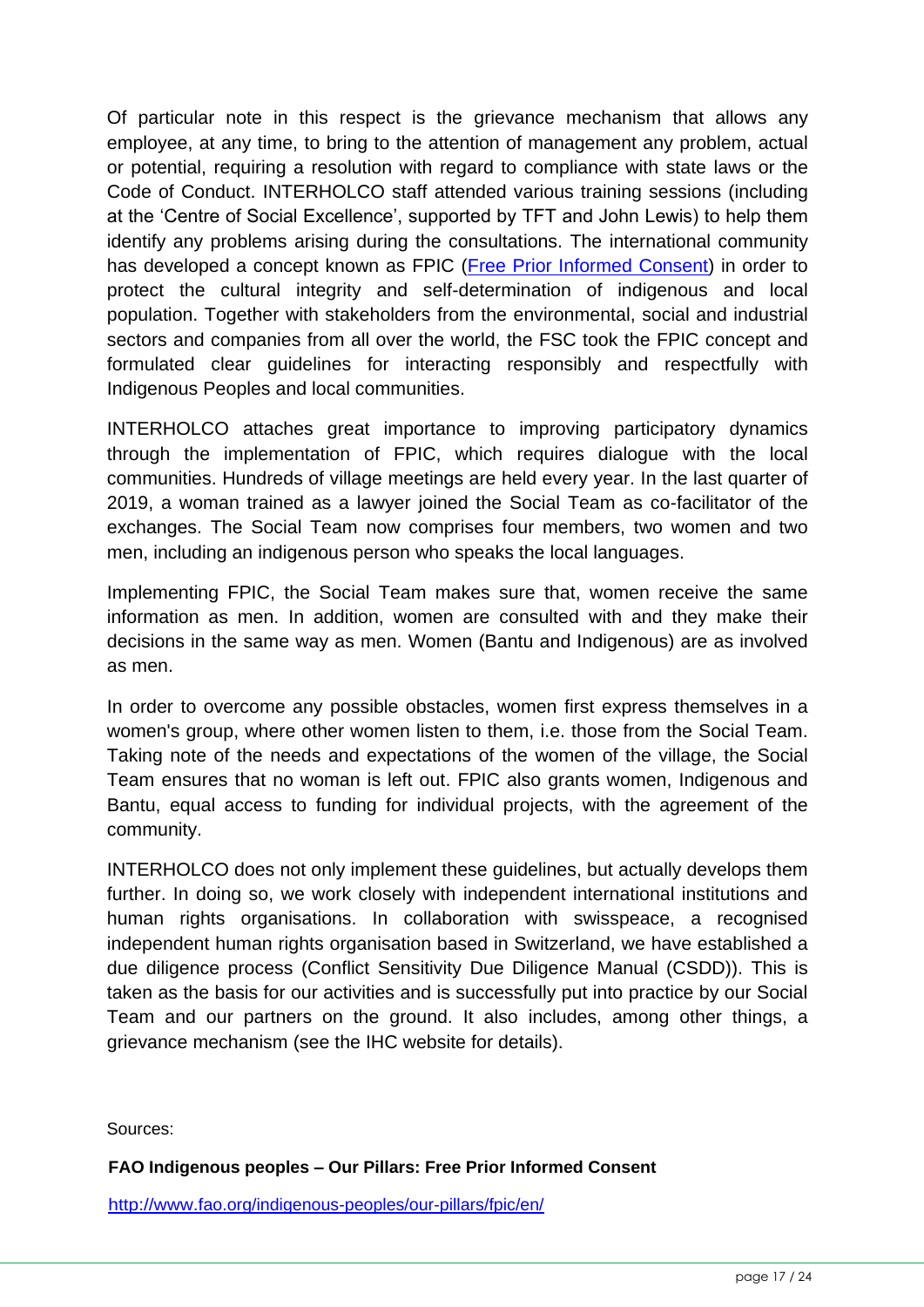#### **FAO Video: Indigenous Peoples and the Free, Prior and Informed Consent (FPIC)**

<https://www.youtube.com/watch?v=yvsf0wfMcwo>

#### **FSC FPIC Guidelines**

[https://fsc.org/en/document-centre/documents/retrieve/e3adfb1d-f2ed-4e36-a171-6864c96f-](https://fsc.org/en/document-centre/documents/retrieve/e3adfb1d-f2ed-4e36-a171-6864c96f0d76)[0d76](https://fsc.org/en/document-centre/documents/retrieve/e3adfb1d-f2ed-4e36-a171-6864c96f0d76) 

#### **2020 FSC Monitoring Report**

[https://interholco.com/images/pdfs/IFO\\_81-v1\\_UFA-Ngombe-Monitoring-2019\\_20-May-](https://interholco.com/images/pdfs/IFO_81-v1_UFA-Ngombe-Monitoring-2019_20-May-2021.pdf)[2021.pdf](https://interholco.com/images/pdfs/IFO_81-v1_UFA-Ngombe-Monitoring-2019_20-May-2021.pdf)

**IHC Governance / Grievance mechanism** 

<https://interholco.com/en/about-us/governance>

**From shareholder value to stakeholder value: Local Communities and indigenous peoples** in **IHC Sustainability Report 2020**, p. 27 - 28:

<https://www.interholco.com/images/pdfs/lr-INTERHOLCO-Rapport-de-durabilite2020.pdf>

**Grievance mechanism** in **IHC Sustainability Report 2017**, p. 52:

[https://interholco.com/images/pdfs/Enabling-Landscapes-INTERHOLCO-Sustainability-Re](https://interholco.com/images/pdfs/Enabling-Landscapes-INTERHOLCO-Sustainability-Report-2017-.pdf)[port-2017-.pdf](https://interholco.com/images/pdfs/Enabling-Landscapes-INTERHOLCO-Sustainability-Report-2017-.pdf)

**Solution 9: Indigenous communities have the means to preserve their culture, natural resources and lifestyles** in **IHC Sustainability Report 2020,** p. 68:

<https://www.interholco.com/images/pdfs/lr-INTERHOLCO-Rapport-de-durabilite2020.pdf>

**Meetings with the communities and Indigenous Peoples** in **IHC Sustainability Report 2017**, p. 51:

[https://interholco.com/images/pdfs/Enabling-Landscapes-INTERHOLCO-Sustainability-Re](https://interholco.com/images/pdfs/Enabling-Landscapes-INTERHOLCO-Sustainability-Report-2017-.pdf)[port-2017-.pdf](https://interholco.com/images/pdfs/Enabling-Landscapes-INTERHOLCO-Sustainability-Report-2017-.pdf)

Iff A. 2013. **Conflict Due Diligence for timber companies in the Congo Basin**. Manual. 49 Seiten. Swisspeace, Geneva, Switzerland. Nelson J., Kipali P. 2014.:

https://www.swisspeace.ch/fileadmin/user\_upload/Media/Topics/Business\_\_\_Peace/ [Manual\\_Danzer\\_EN.pdf](https://www.swisspeace.ch/fileadmin/user_upload/Media/Topics/Business___Peace/Manual_Danzer_EN.pdf)

#### **Der Wert der Wälder**

[http://www.tv5monde.com/programmes/en/programme-tv-reinventing-forests-congo-a-new](http://www.tv5monde.com/programmes/en/programme-tv-reinventing-forests-congo-a-new-deal-for-the-forest/47095/?mc_phishing_protection_id=141649-c31js2cio5cfvj4dspm0)[deal-for-the-forest/47095/?mc\\_phishing\\_protection\\_id=141649-c31js2cio5cfvj4dspm0](http://www.tv5monde.com/programmes/en/programme-tv-reinventing-forests-congo-a-new-deal-for-the-forest/47095/?mc_phishing_protection_id=141649-c31js2cio5cfvj4dspm0)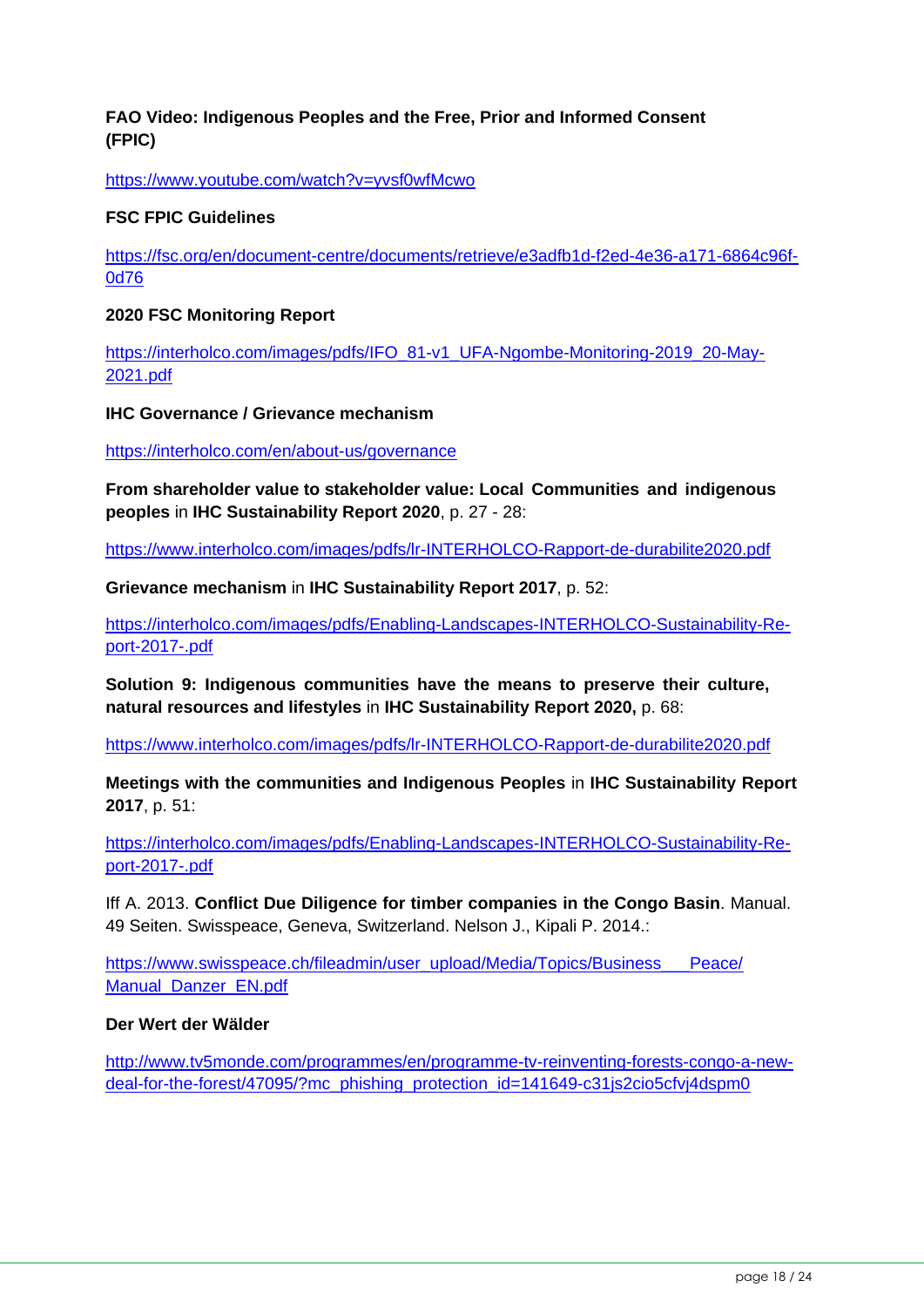# <span id="page-18-0"></span>To which extent do Indigenous Peoples have access to education and healthcare?

**INTERHOLCO maintains or supports schools as well as facilities for medical care, water treatment, power supply and transport infrastructure across its concession area on behalf of the local government. More details about these facilities can be found in INTERHOLCO's sustainability report. In 2018, more than 10'000 medical consultations were recorded and 600 patients hospitalised. Approximately 2'000 vaccinations were administered. The Indigenous Peoples have free access to the existing education and healthcare system.**

INTERHOLCO runs the LANGOANI school for the Indigenous Peoples. The school caters for the traditional way of life and respects the rights of the Indigenous Peoples. 97 indigenous pupils were enrolled at the beginning of the new school year in October 2018. INTERHOLCO finances the school with two teachers and a school principal, a canteen, school materials, clothes and shoes for the children and the school's own well which provides a source of clean drinking water. In June 2018, the United Nations Development Programme (PNUD) took responsibility for supplying the school with sufficient food.

With regard to waste (domestic, rainwater and industrial) water treatment, INTERHOLCO's subsidiary which manages the Ngombé Forest Management Unit in the Republic of Congo, IFO, checks that there is no pollution before the water is discharged into the natural environment, in order to prevent the risk of damaging the environment. The company carries out daily water analyses, including acidity/basicity  $(6.5 \text{ pH} > x < 9 \text{ pH})$ . IFO also carries out regular analyses of its waste water, in particular BOD / COD (Biological Demand / Chemical Oxygen Demand, maximum 25 mg/liter), an indicator to check the presence of organic contaminants in water. The standards IFO uses are those set by the European Union, in the absence of a specific reference framework in the Republic of Congo. Regular analyses of the various parameters of drinking water and waste water showed that in 2019, the values remained below the thresholds set by European standards. Toilets in the employees' camp are linked to septic tanks and cesspools to avoid pollution.

#### Sources:

#### **On International Forest Day, INTERHOLCO welcomes 2019, International ear of Indigenous Languages**

[https://interholco.com/en/media-news/news/164-on-international-forest-dayinterholco-wel](https://interholco.com/en/media-news/news/164-on-international-forest-dayinterholco-welcomes-2019-international-year-of-indigenous-languages)[comes-2019-international-year-of-indigenous-languages](https://interholco.com/en/media-news/news/164-on-international-forest-dayinterholco-welcomes-2019-international-year-of-indigenous-languages)

Meindert Brouwer, **Central African Forests Forever**, p. 62

[http://www.centralafricanforests.org/wp-content/uploads/CAFF-5-FSC-Part-5-Social](http://www.centralafricanforests.org/wp-content/uploads/CAFF-5-FSC-Part-5-Social-performance.pdf)[performance.pdf](http://www.centralafricanforests.org/wp-content/uploads/CAFF-5-FSC-Part-5-Social-performance.pdf)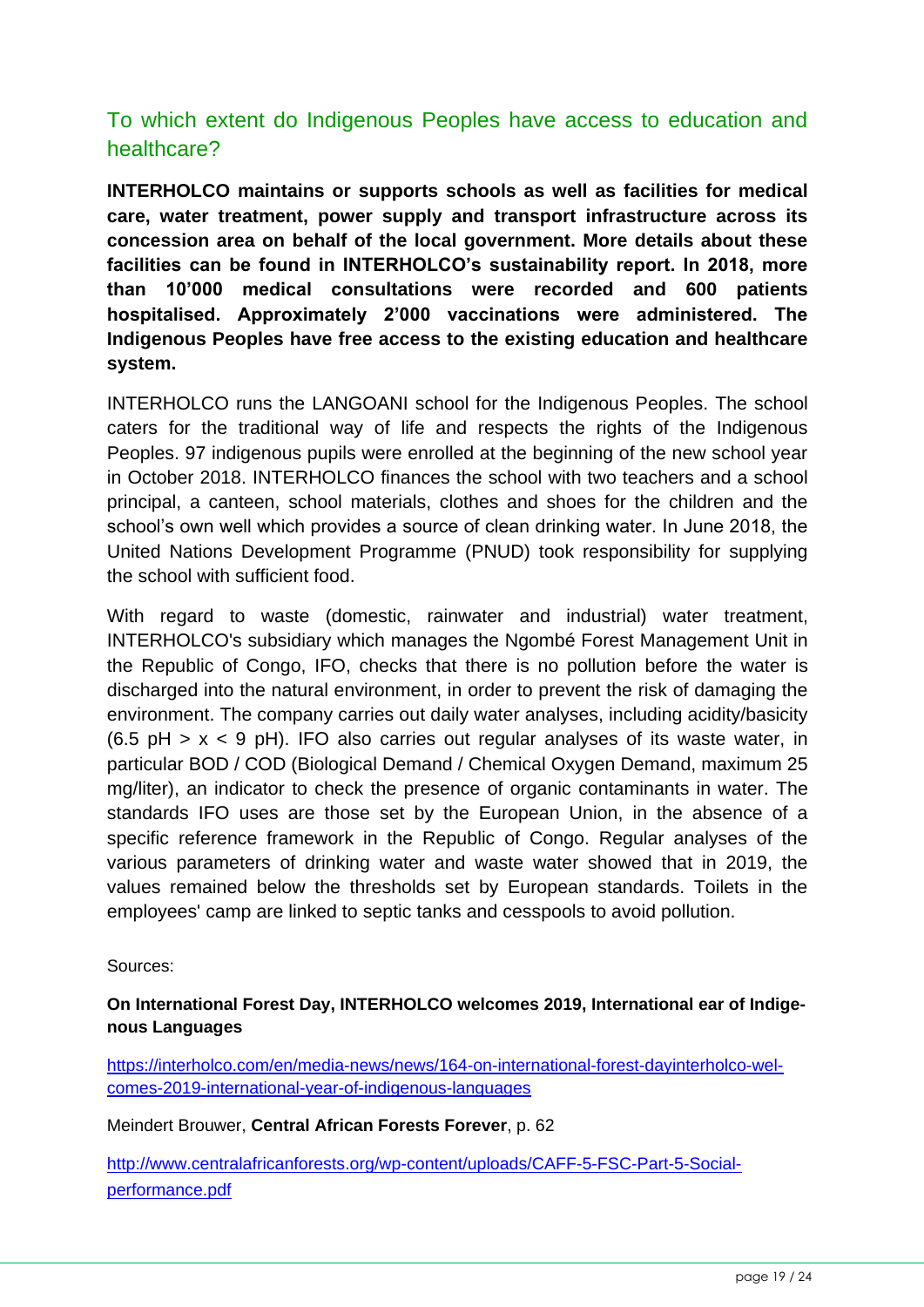**Solution 6: Culturally sensitive education for more than 100 indigenous children and quality vocational training empowers people to choose their life paths** in **IHC Sustainability Report 2020**, p. 55 - 57

<https://www.interholco.com/images/pdfs/lr-INTERHOLCO-Rapport-de-durabilite2020.pdf>

**Indigenous school** in **IHC Sustainability Report 2017**, p. 49:

[https://interholco.com/images/pdfs/Enabling-Landscapes-INTERHOLCO-Sustainability-Re](https://interholco.com/images/pdfs/Enabling-Landscapes-INTERHOLCO-Sustainability-Report-2017-.pdf)[port-2017-.pdf](https://interholco.com/images/pdfs/Enabling-Landscapes-INTERHOLCO-Sustainability-Report-2017-.pdf)

#### **2020 FSC Monitoring Report**

[https://interholco.com/images/pdfs/IFO\\_81-v1\\_UFA-Ngombe-Monitoring-2019\\_20-May-](https://interholco.com/images/pdfs/IFO_81-v1_UFA-Ngombe-Monitoring-2019_20-May-2021.pdf)[2021.pdf](https://interholco.com/images/pdfs/IFO_81-v1_UFA-Ngombe-Monitoring-2019_20-May-2021.pdf)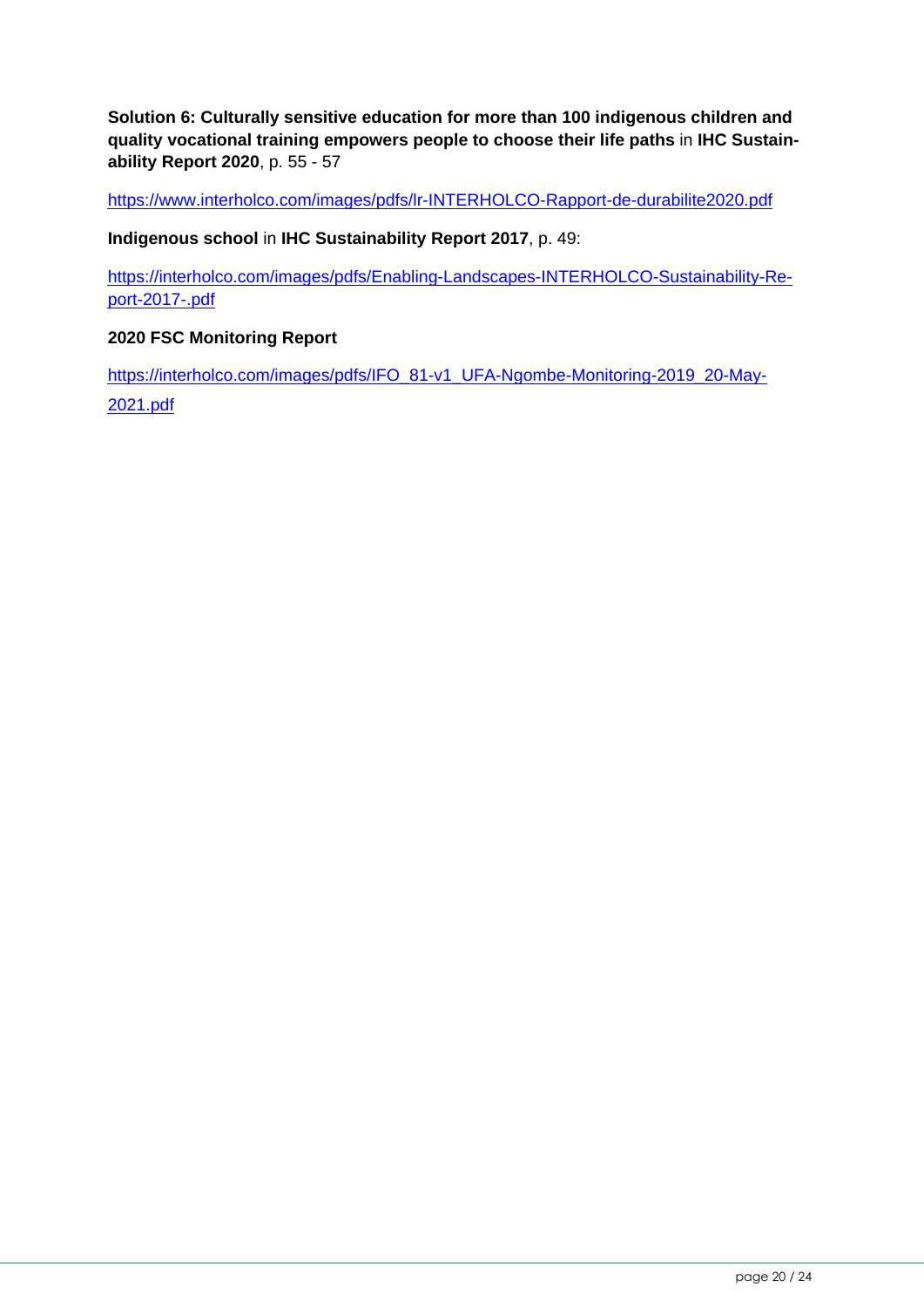# **4/ WILDLIFE**

## <span id="page-20-0"></span>How are animals such as gorillas and elephants protected?

**With a team of over 40 members of the eco-guards' unit working together with external experts and international organisations as well as the neighbouring Odzala Kokua National Park, poaching is prevented as much as possible, and, endangered animals are protected.**

Studies carried out by WCS in 2007 and 2014 confirmed that gorillas and forest elephants in particular are well protected in the forests managed by INTERHOLCO. The studies also showed that the number and distribution of the animals remained stable beyond the observation period. This is an important indication that animal protection is working effectively. Forest elephants are by nature on the move, wandering between our forest concession, the forest at large and the neighbouring Odzala Kokua National Park, easily covering up to 80 and 100 kilometres.

Sources:

#### **WCS Wildlife and Human Impacts Survey**

[https://interholco.com/images/pdfs/Maisels-et-al-2015-Wildlife-and-human-impact-survey-of-](https://interholco.com/images/pdfs/Maisels-et-al-2015-Wildlife-and-human-impact-survey-of-Ngombe-Ntokou-Pikounda-EN-v2_FINAL.pdf)[Ngombe-Ntokou-Pikounda-EN-v2\\_FINAL.pdf](https://interholco.com/images/pdfs/Maisels-et-al-2015-Wildlife-and-human-impact-survey-of-Ngombe-Ntokou-Pikounda-EN-v2_FINAL.pdf)

#### **DAS ERSTE Wie Holzfirmen im Kongo Gorillas schützen**

[https://www.daserste.de/information/wissen-kultur/w-wie-wissen/Tierschutz-Gorillas-Kongo-](https://www.daserste.de/information/wissen-kultur/w-wie-wissen/Tierschutz-Gorillas-Kongo-100.html)[100.html](https://www.daserste.de/information/wissen-kultur/w-wie-wissen/Tierschutz-Gorillas-Kongo-100.html)

#### **Planetschule - Kongo - Schutz für den Gorillawald**

<https://www.planet-schule.de/sf/php/sendungen.php?sendung=11123>

#### **SCIENCE ADVANCES Density and distribution of gorillas in Western and Equatorial Africa**

<https://advances.sciencemag.org/content/4/4/eaar2964>

#### **IUCN Gorilla gorilla ssp. Gorilla**

https://www.researchgate.net/publication/308888303\_Gorilla\_gorilla\_ssp\_gorilla\_The IUCN Red List of Threatened Species 2016

#### **Interholco linking the environmental and social landscape**

[20191126-INTERHOLCO-linking-the-environmental-and-social-landscape.pdf](https://interholco.com/images/pdfs/20191126-INTERHOLCO-linking-the-environmental-and-social-landscape.pdf)

**Un nouveau guide pour gérer durablement la faune dans les forêts de production d'Afrique centrale**

[https://www.gembloux.ulg.ac.be/gestion-des-ressources-forestieres/2021/01/08/un-nouveau](https://www.gembloux.ulg.ac.be/gestion-des-ressources-forestieres/2021/01/08/un-nouveau-guide-pour-gerer-durablement-la-faune-dans-les-forets-de-production-dafrique-centrale-2/)guide-pour-gerer-durablement-la-faune-dans-les-forets-de-production-dafrique-centrale-2/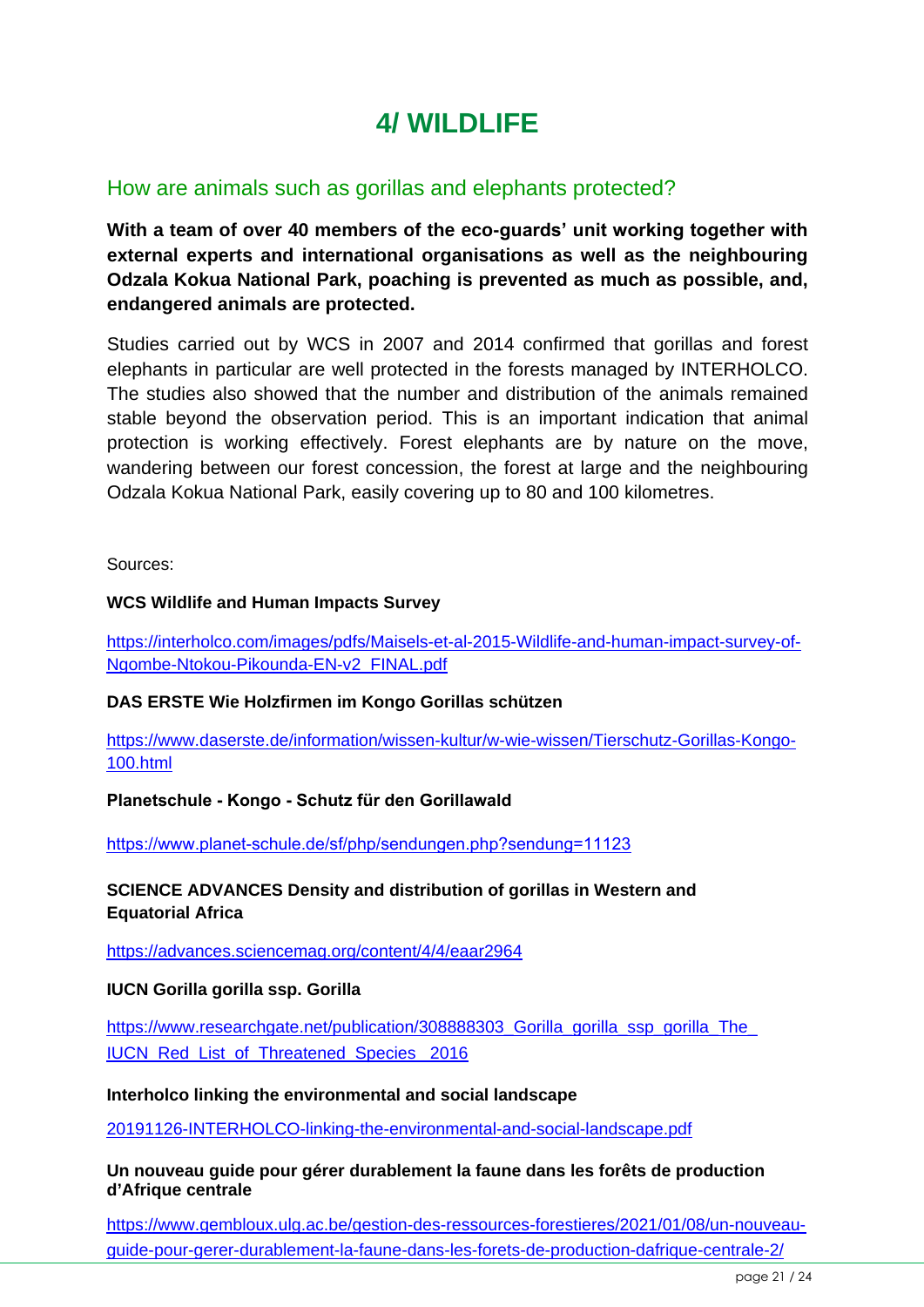## <span id="page-21-0"></span>How are eco-guards trained and how is their work monitored?

### **INTERHOLCO trains eco-guards and/or company personnel on a regular basis. Training courses are organised and carried out together with expert NGOs. An integral part of training is respect for human rights.**

Security personnel and eco-guards are endowed with authority, in order to carry out their tasks effectively. In order to prevent abuse of authority, especially in light of the traditional tension between the Bantu and indigenous peoples, security personnel and eco-guards receive regular training. This training includes educating them about human rights. During training, it is made clear that abuse of authority, discrimination or corruption will not be tolerated, and that any breaches may have disciplinary or even legal consequences. The work of the security personnel and eco- guards is monitored and inspected. Complaints against or offences committed by security personnel and/or eco-guards can be reported directly to INTERHOLCO, to the Social Team or through an established grievance mechanism.

When delivering our training courses, we also work closely with the neighbouring Odzala Kokua National Park. Security and human rights respect trainings are provided not just to eco-guards, but to the entire security personnel. INTERHOLCO has been supported in this endeavour by local, Congolese and international NGOs.

With regard to anti-corruption measures, a strict 'zero tolerance' policy is applied. IHC, IFO and LCC employees in risky positions, such as procurement and production purchasing staff, sales staff, staff in logistics/transport and staff in the areas of finance and human resources, receive training approximately every 2 years. INTERHOLCO also ensures that new staff members who have joined the teams are immediately instructed on the procedures to be followed.

These training sessions, delivered by expert consultants (internal and external), are based on concrete cases from the industry and take into account the legislation and specificities of the countries where the employees are based. Clear instructions are provided, for example, specifying the maximum value of business gifts that may be accepted or granted to any of the company's partners or customers, in order to avoid any deviation from the Code of Conduct. During the courses, the trainer encourages employees to share experiences and engage in a participatory 'role-playing' approach. This approach makes it possible to update the procedure and enrich the training with new cases from the field. Its objective is to answer questions and remove doubts about situations that lend themselves to multiple interpretations.

All company staff (IHC, IFO and LCC) are required by internal policy to immediately inform their managers of any failure, actual or potential, in the handling of a case. At the same time, all employees are required by the Code of Conduct to report actual or potential breaches, including corruption. To this end, INTERHOLCO's Senior Management has validated a complaint resolution mechanism.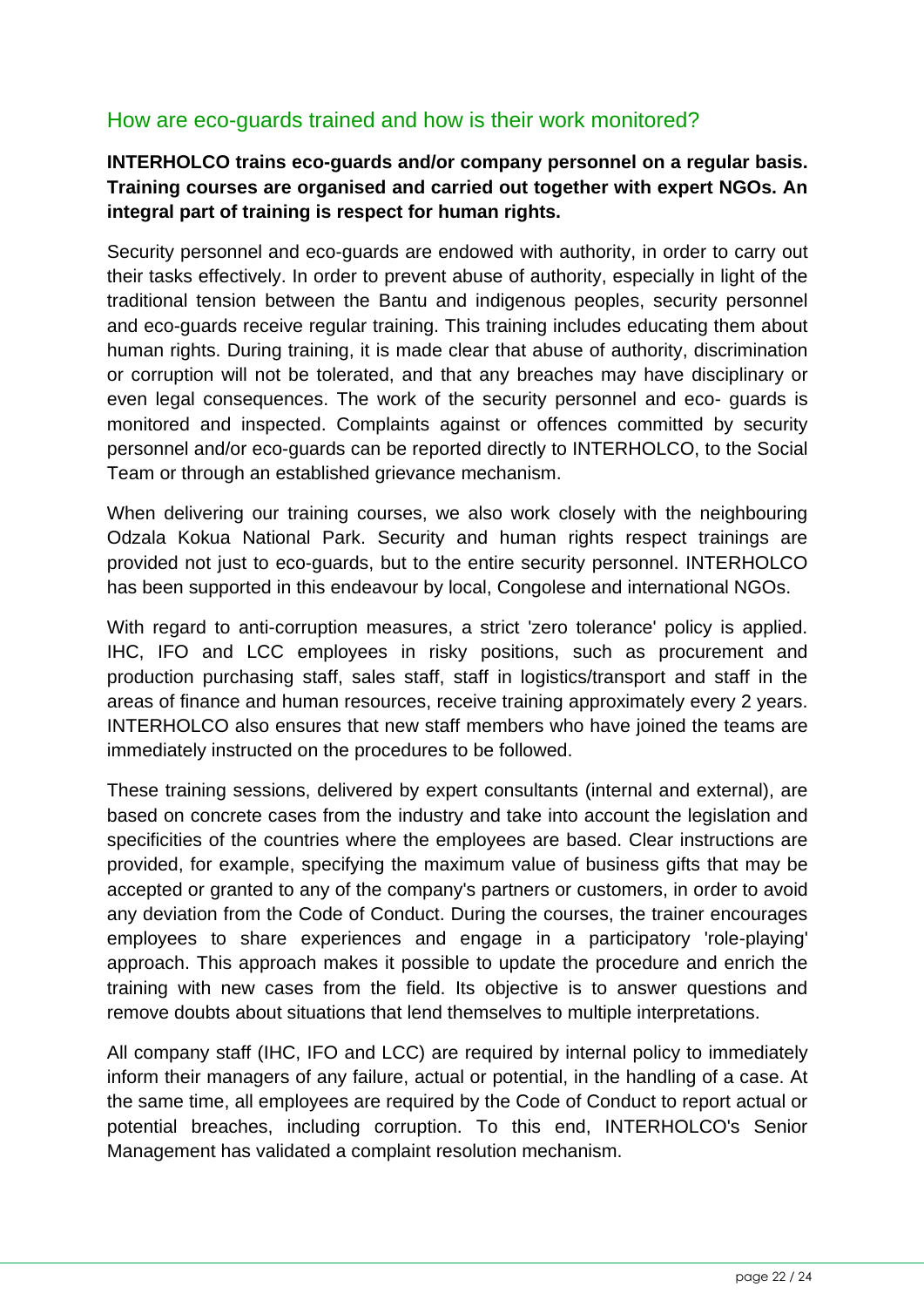Sources:

**Manuel sur les droits de l'homme, les droits des peuples autochtones et les bonnes pratiques applicables dans les activités de lutte anti-braconnage** -WWF, GIZ

[https://interholco.com/images/pdfs/WWF\\_Manuel\\_droits\\_Homme\\_low\\_res.pdf](https://interholco.com/images/pdfs/WWF_Manuel_droits_Homme_low_res.pdf)

Iff A. 2013. **Conflict Due Diligence for timber companies in the Congo Basin**. Manual. 49 Seiten. Swisspeace, Geneva, Switzerland. Nelson J., Kipali P. 2014.:

https://www.swisspeace.ch/fileadmin/user\_upload/Media/Topics/Business\_\_\_Peace/ Manual Danzer EN.pdf

**Code of conduct and grievance mechanism (INTERHOLCO web site)** 

<https://www.interholco.com/en/about-us/governance>

**Un nouveau guide pour gérer durablement la faune dans les forêts de production d'Afrique centrale**

[https://www.gembloux.ulg.ac.be/gestion-des-ressources-forestieres/2021/01/08/un-nouveau](https://www.gembloux.ulg.ac.be/gestion-des-ressources-forestieres/2021/01/08/un-nouveau-guide-pour-gerer-durablement-la-faune-dans-les-forets-de-production-dafrique-centrale-2/)guide-pour-gerer-durablement-la-faune-dans-les-forets-de-production-dafrique-centrale-2/